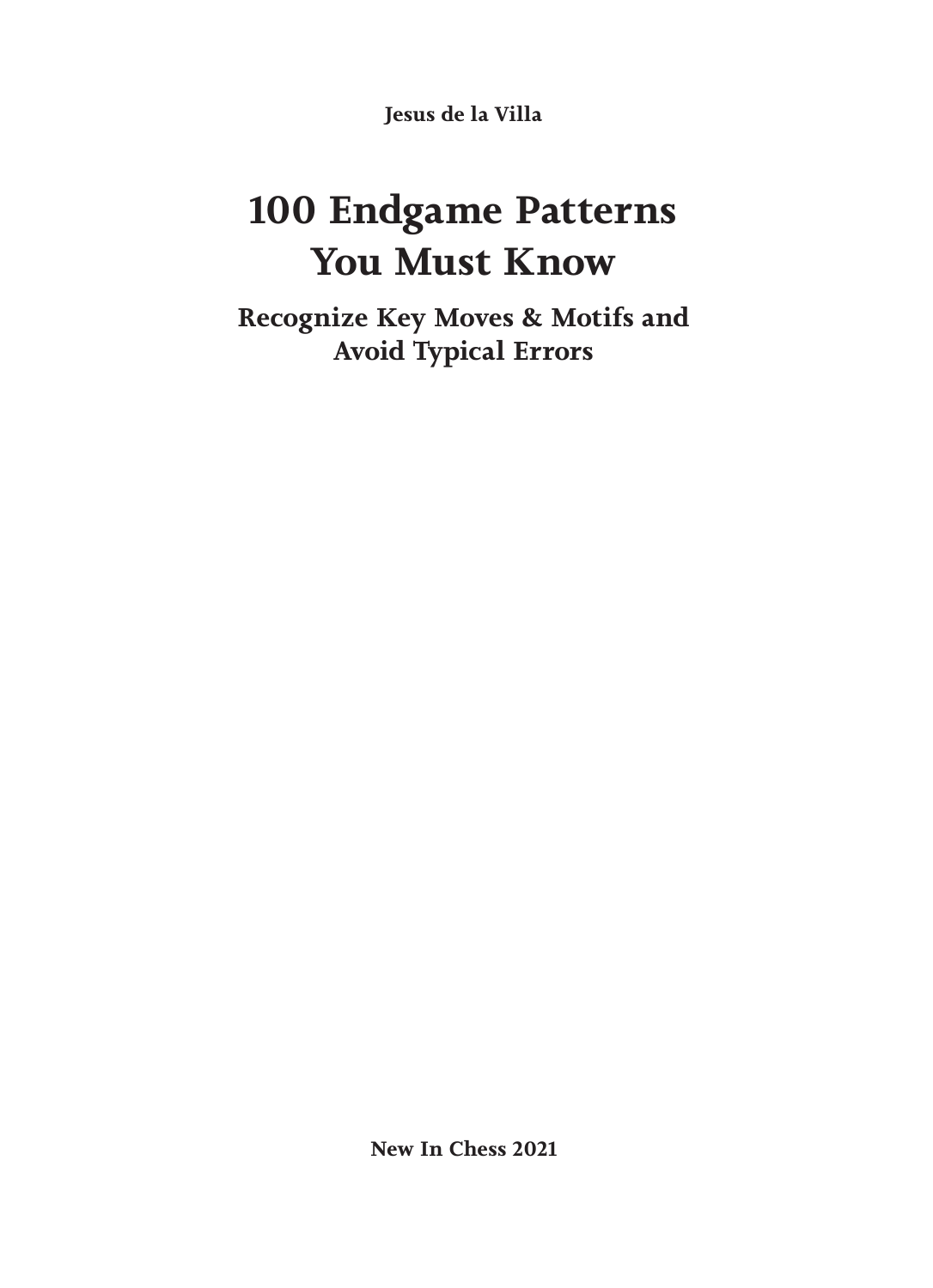# **Contents**

| <b>Chapter 1</b> |                                                                            |
|------------------|----------------------------------------------------------------------------|
| Pattern 1        | The distant passed pawn 22                                                 |
| Pattern 2        | The protected passed pawn26                                                |
| Pattern 3        | The quality of the pawn majorities $\ldots \ldots \ldots \ldots \ldots$ 30 |
| Pattern 4        |                                                                            |
| Pattern 5        | A useless central passed pawn38                                            |
| Pattern 6        |                                                                            |
| Pattern 7        |                                                                            |
| Pattern 8        |                                                                            |
| Pattern 9        | Separated passed pawns vs connected passed pawns. 54                       |
| Pattern 10       |                                                                            |
| Pattern 11       |                                                                            |
| Pattern 12       |                                                                            |
| Pattern 13       | Triangulation and corresponding squares 69                                 |
| Pattern 14       | Tactical tricks in the race to queen a pawn 72                             |
| Pattern 15       |                                                                            |
| <b>Chapter 2</b> |                                                                            |
| Pattern 16       |                                                                            |
| Pattern 17       |                                                                            |
| Pattern 18       | Defence from a remote square83                                             |
| Pattern 19       |                                                                            |
| Pattern 20       | The knight's problems with a single pawn  86                               |
| <b>Chapter 3</b> |                                                                            |
| Pattern 21       |                                                                            |
| Pattern 22       | The double function of the bishop  94                                      |
| Pattern 23       | Bishop vs three pawns close together  98                                   |
| Pattern 24       |                                                                            |
| Pattern 25       | When the pawn is more valuable than the bishop 102                         |
|                  |                                                                            |
| Pattern 26       | The unstoppable pawn 105                                                   |
| Pattern 27       |                                                                            |
|                  |                                                                            |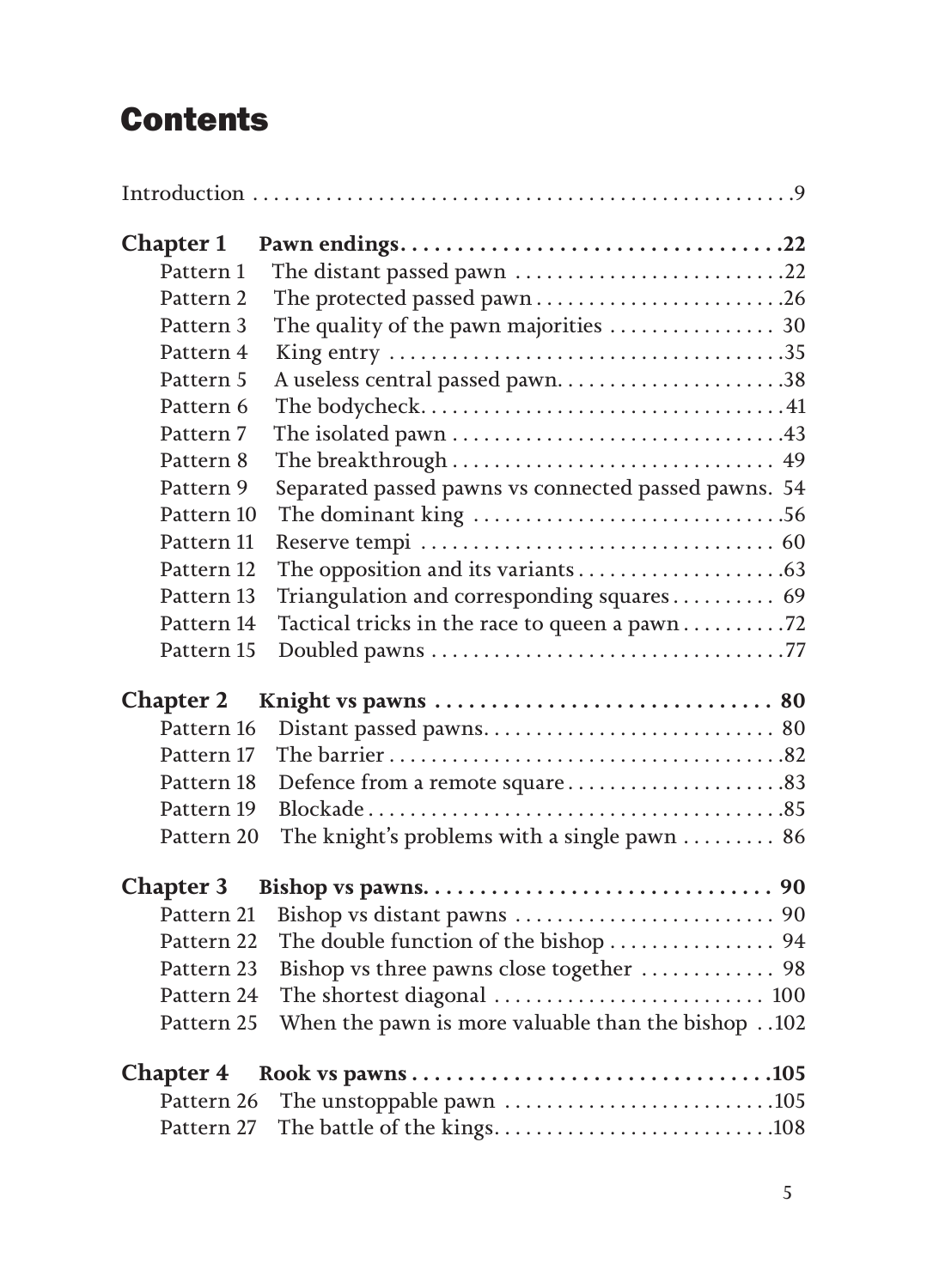| Pattern 28               | For and against the candidate pawn113                                                                    |  |
|--------------------------|----------------------------------------------------------------------------------------------------------|--|
| Pattern 29               | Rook vs three connected pawns 116                                                                        |  |
| Pattern 30               | The king trapped on the edge 120                                                                         |  |
|                          |                                                                                                          |  |
| <b>Chapter 5</b>         | Queen vs pawns123                                                                                        |  |
|                          |                                                                                                          |  |
| Pattern 32               |                                                                                                          |  |
| <b>Chapter 6</b>         | Same-coloured bishops130                                                                                 |  |
| Pattern 33               |                                                                                                          |  |
| Pattern 34               |                                                                                                          |  |
| Pattern 35               |                                                                                                          |  |
| Pattern 36               | A central passed pawn142                                                                                 |  |
| Pattern 37               |                                                                                                          |  |
| Pattern 38               | Distant passed pawn 149                                                                                  |  |
| <b>Chapter 7</b>         | Opposite-coloured bishops 156                                                                            |  |
| Pattern 39               |                                                                                                          |  |
| Pattern 40               |                                                                                                          |  |
| Pattern 41               |                                                                                                          |  |
| Pattern 42               |                                                                                                          |  |
| Pattern 43               | Two distant passed pawns170                                                                              |  |
| Pattern 44               | Two connected passed pawns 174                                                                           |  |
| Pattern 45               |                                                                                                          |  |
| Pattern 46               |                                                                                                          |  |
| Pattern 47               |                                                                                                          |  |
| Pattern 48               | Sacrificing the bishop 185                                                                               |  |
| Pattern 49               | Pawns fixed on the colour of the enemy bishop 188                                                        |  |
|                          |                                                                                                          |  |
| Pattern 50               |                                                                                                          |  |
|                          |                                                                                                          |  |
| Pattern 51               |                                                                                                          |  |
|                          |                                                                                                          |  |
| Pattern 53               | The bad bishop $\ldots \ldots \ldots \ldots \ldots \ldots \ldots \ldots \ldots \ldots \ldots \ldots 202$ |  |
| Pattern 54<br>Pattern 55 | Counterattack by the king with the bad bishop 207                                                        |  |
|                          |                                                                                                          |  |
| Pattern 56               | The distant passed pawn216                                                                               |  |
| Pattern 57<br>Pattern 58 |                                                                                                          |  |
|                          | A king stuck in front of the rook's pawn225                                                              |  |
| Pattern 59               | Making way for the rook's pawn229                                                                        |  |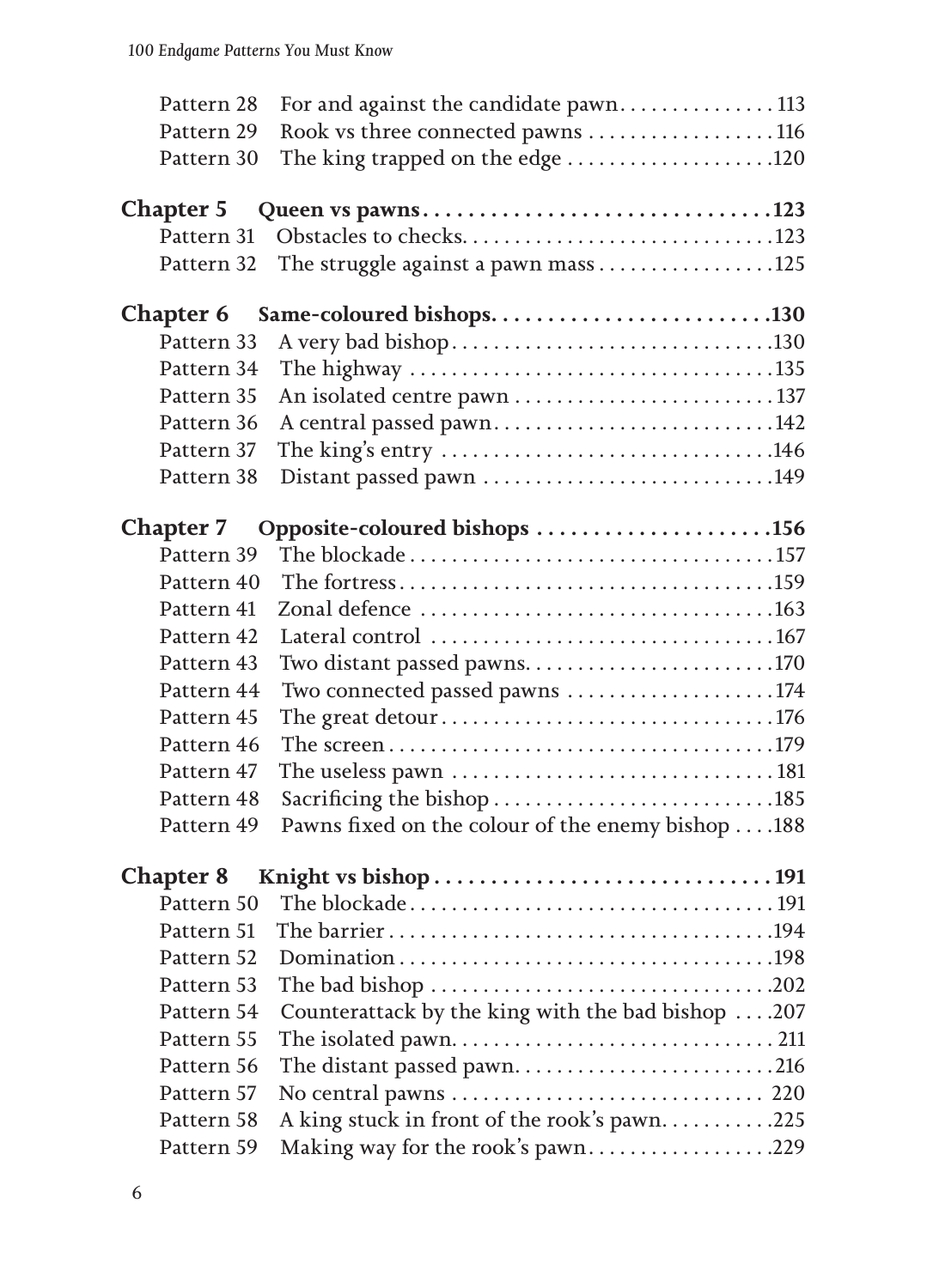| Pattern 60 | Deflection sacrifice 233                             |  |
|------------|------------------------------------------------------|--|
| Pattern 61 | Space advantage236                                   |  |
| Pattern 62 | The distant passed pawn238                           |  |
| Pattern 63 | Protected passed pawn 241                            |  |
| Pattern 64 | Problems with the rook's pawn  246                   |  |
|            |                                                      |  |
| Pattern 65 |                                                      |  |
| Pattern 66 |                                                      |  |
| Pattern 67 | Stalemate and the crazy rook258                      |  |
| Pattern 68 | The king supports the passed pawn261                 |  |
| Pattern 69 | The dominant king  266                               |  |
| Pattern 70 |                                                      |  |
| Pattern 71 | The seventh rank 274                                 |  |
| Pattern 72 | Active rook vs passive rook 278                      |  |
| Pattern 73 |                                                      |  |
| Pattern 74 | A rook trapped in front of a pawn on the seventh 289 |  |
| Pattern 75 | Rook in front of the passed pawn  297                |  |
| Pattern 76 | Rook in front of a knight's pawn303                  |  |
| Pattern 77 |                                                      |  |
| Pattern 78 | King cut off from the passed pawn310                 |  |
|            | Chapter 11 Rook vs minor piece315                    |  |
| Pattern 79 | Making progress on one colour315                     |  |
| Pattern 80 | Two connected passed pawns 318                       |  |
| Pattern 81 | The awkward rook's pawn323                           |  |
| Pattern 82 | Pawns on both wings 327                              |  |
| Pattern 83 |                                                      |  |
| Pattern 84 | Knight with passed pawns333                          |  |
| Pattern 85 | Pawns on both wings 336                              |  |
|            | Chapter 12 Queen endings338                          |  |
| Pattern 86 | Mate (in queen endings) 338                          |  |
| Pattern 87 |                                                      |  |
| Pattern 88 |                                                      |  |
| Pattern 89 | Perpetual check as a strategy 348                    |  |
| Pattern 90 |                                                      |  |
| Pattern 91 |                                                      |  |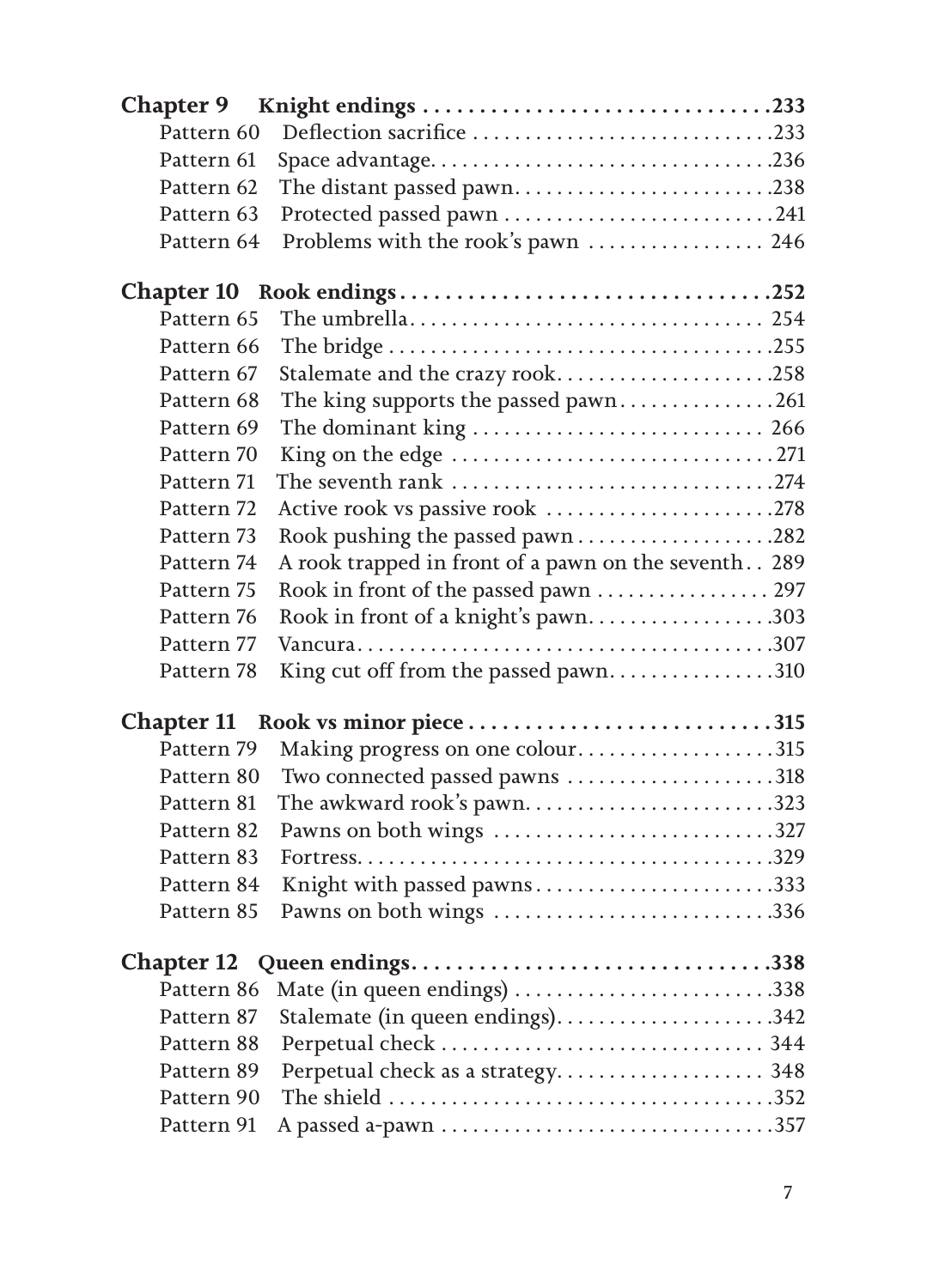| Pattern 92 A more advanced passed pawn 361         |
|----------------------------------------------------|
|                                                    |
|                                                    |
| Pattern 95 Far advanced passed pawns 377           |
|                                                    |
| Pattern 96 Queen vs two pieces - the fortress 380  |
|                                                    |
| Chapter 15 Queen vs two rooks387                   |
|                                                    |
|                                                    |
| Pattern 100 The uselessness of separated pawns 392 |
|                                                    |
| Solutions to the exercises414                      |
|                                                    |
|                                                    |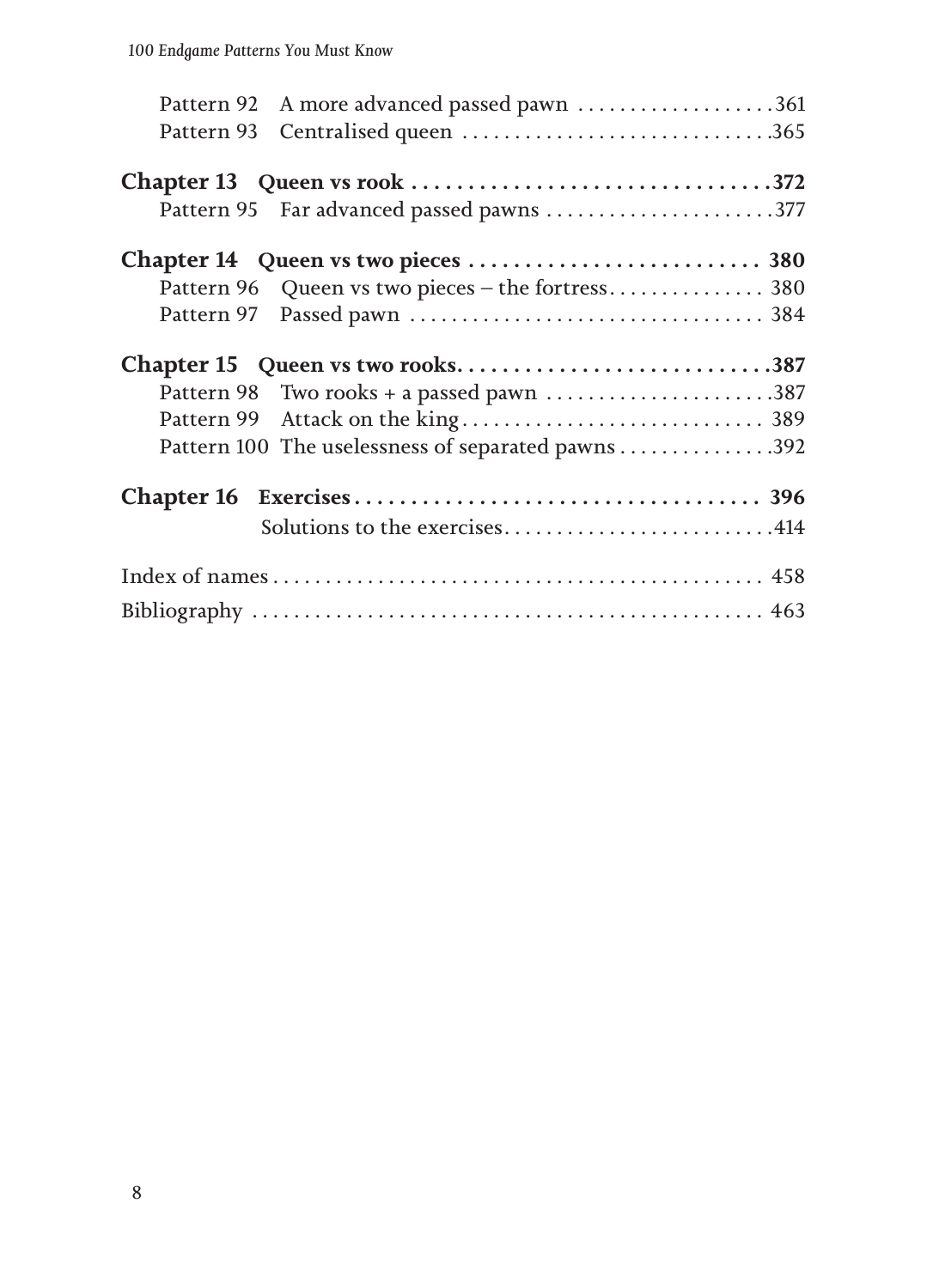# **Introduction**

#### The rationale for this book

The urge to write this book originated in all the years that I have been working as a trainer, and more particularly in the huge number of games I have observed and analysed, played by developing players – not only my students, but often also their opponents, or anyone else whose games have crossed my path in my investigations. The specific locations where I have observed and analysed more games each year have been the Spanish Junior Championships, held on the last nine occasions in Salobreña (Granada), and the European or World Junior Championships. Examining these games, I discovered over and over again that the mistakes that are made can be grouped together and are often repeated. I thought about a lot of things that I had not considered before regarding the reasons behind the most common mistakes, and I became more and more convinced about the theory of patterns, because I seemed to be discovering that the cause of many mistakes was the lack of familiarity with one pattern or another.

Of course, these mistakes can occur at any stage of the game, and in all cases they are worth attention, but I decided to focus in the first place on endgame positions, first theoretical endings and then practical ones, and I set to work compiling interesting examples.

From the start, I wondered whether these mistakes were being made because they were patterns which were not known, or which had been studied using unimpressive examples, although I believe that in the majority of cases, the answer lies in something as trivial and mundane as carelessness.

The aim of this book is to present, with good examples and, therefore, in a clear fashion, those situations which I consider to be useful patterns in positions with few pieces, the study of which should allow us to eliminate mistakes which we can consider systematic.

This book is not exactly a continuation of my earlier book *100 Endgames You Must Know*. It would be more accurate to say that they complement each other, since *100 Endgames You Must Know* concentrates on theoretical endgames, while this book deals precisely with the stage of the game that precedes the appearance of the theoretical endgames.

Beginning with one book or the other, or alternating between them, may be a matter of experience or taste, but it is probably more systematic to start with the study of theoretical endgames.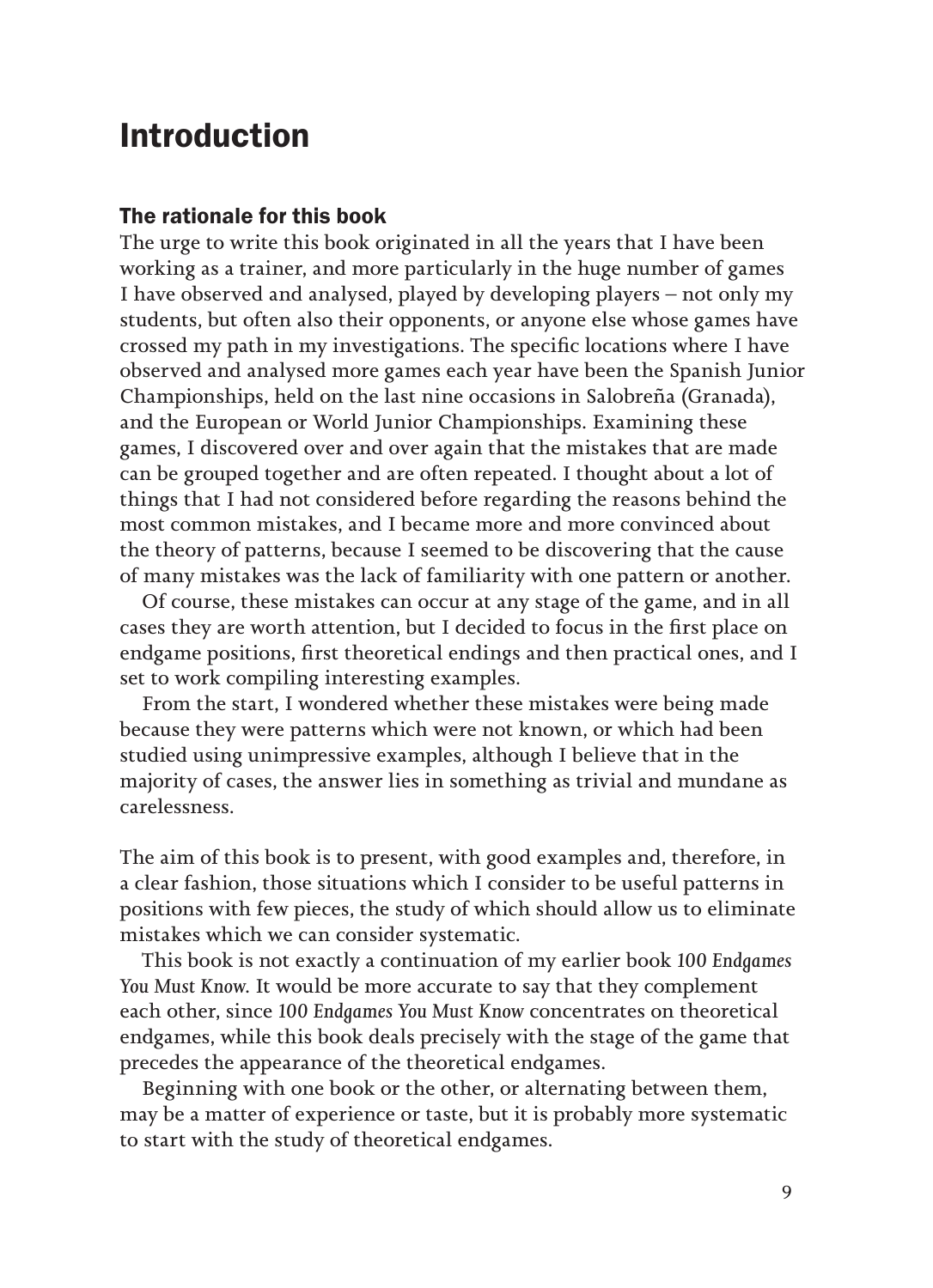For the student who began with *100 Endgames You Must Know*, this new book is a further step in his immersion in the world of endgames. In order to take this step it is most advisable, and in some cases necessary, to be familiar with the theoretical endgames, in order to analyse, and consequently to fully understand, the basic-level practical endgames, which are the ones presented in this book.

In theoretical endings, there already appear some of the patterns which subsequently appear in positions with more pawns, which will serve as a useful introduction, whereas other patterns are completely new and they would make no sense in positions with only one or two pawns.

Learning endgame theory and learning typical patterns can also be carried out simultaneously, as I do not think we should discount the role of serendipity in chess progress. The performance-enhancing aspect of merely studying positions is always a result of the increase in interest, sometimes even passion, which is aroused when a topic is approached in circumstances other than the purely systematic ones, such as for example its resemblance to an endgame which has just been completed, or which has just been seen in another game, and which has given rise to a 'significant increase' in our level of curiosity.

#### Defining the endgame

For ever and ever, we have heard that there is a stage of the game called the endgame, that it is the third stage, and that it follows the opening and the middlegame. This stage has characteristics which are sufficiently differentiated to merit this division, both from the point of view of the competitive struggle and from that of analytical investigation. However it has never been clearly pinned down by a definition, which has led to a range of interpretations, such as for example describing positions with several major pieces as 'the fourth stage of the game'.

If we search on the Internet for a rough definition of the endgame, which many amateur players may well do, we shall perhaps find something similar to the following: 'The endgame is the third stage of the game, in which there are few pieces left on the board and the final outcome is imminent.' The idea that the final outcome is imminent might amuse us, because some endgames go on for ever, but the real problem of this attempt at a definition, and of other attempts, is how many pieces constitute 'a few pieces'? Some writers sidestep this definition by material and are of the opinion that the endgame is the stage of the game when there is no longer an obvious danger of mate. Although there are some endgame positions where one plays for mate (see **Pattern 86**), this conceptual division is very good, because the characteristics of the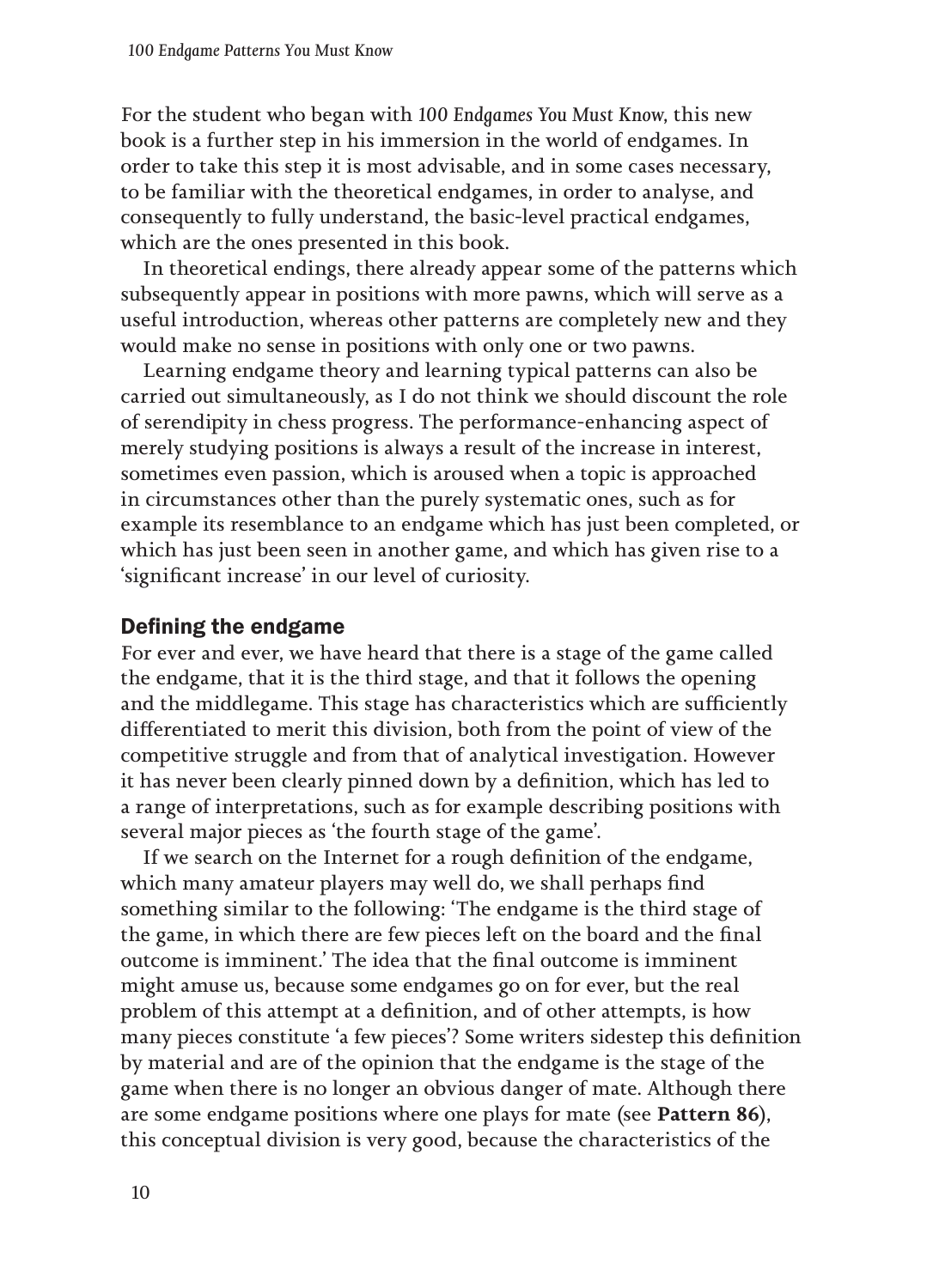endgame, which in the first chapter we shall call 'Distinctive facts', are based precisely on the fact that mating plans are infrequent. However, this division does not allow us to establish a classification of endings according to the material remaining on the board, since this makes it depend on a circumstance which is separate from such a classification. And of course, the classification based on material, although it may be rather limiting, makes matters regarding investigation and learning much easier.

It is a fact that positions which are usually called endgames coincide with those where there is little danger of mate. Nonetheless, in some cases positions with quite a lot of pieces are spoken of as endgames, simply because the queen has been exchanged, which is clearly incorrect. I think that a reasonable definition would be to consider as endgames those positions where the player with more material has a maximum of two pieces, provided that one of them is not the queen. This would rule out, among others, positions with queens and bishops, which we can consider borderline and which in many places are studied as endgames; and of course many people will not agree, but it comes very close to the general sense of what an endgame is, and tries to confine it to a classification by material, which for some questions is useful and almost necessary.

I propose therefore to consider as endgames those positions where the stronger side has a maximum of two pieces, without counting the king and the pawns, and provided that the queen is not one of them. However, in this book I shall look only at positions where the stronger side has one piece. The first reason is that the idea of patterns lends itself much better to positions with one piece, because the patterns arise from the properties and limitations inherent in the movement of each piece. The second reason, equally decisive, is that to include patterns found in two-piece endgames would require much more research and more space. Patterns with two pieces introduce many new elements and are also very interesting; I do not know whether I shall return to this at some time.

#### Some thoughts on the system of patterns

At all stages of the game and in all its aspects, not only in endgames, but also in tactics and strategy, mastery is achieved through accumulating knowledge of patterns.

Experts' skill in rapidly understanding the keys to a problem, which is sometimes called intuition, is not a magical quality; it is the result of years of investigation and experience which always leads to the same scenario: familiarity with a large number of patterns.

Some theories talk of 50,000 or 100,000 patterns, accumulated through 5,000 or 10,000 hours of study. The exact number is not important; it is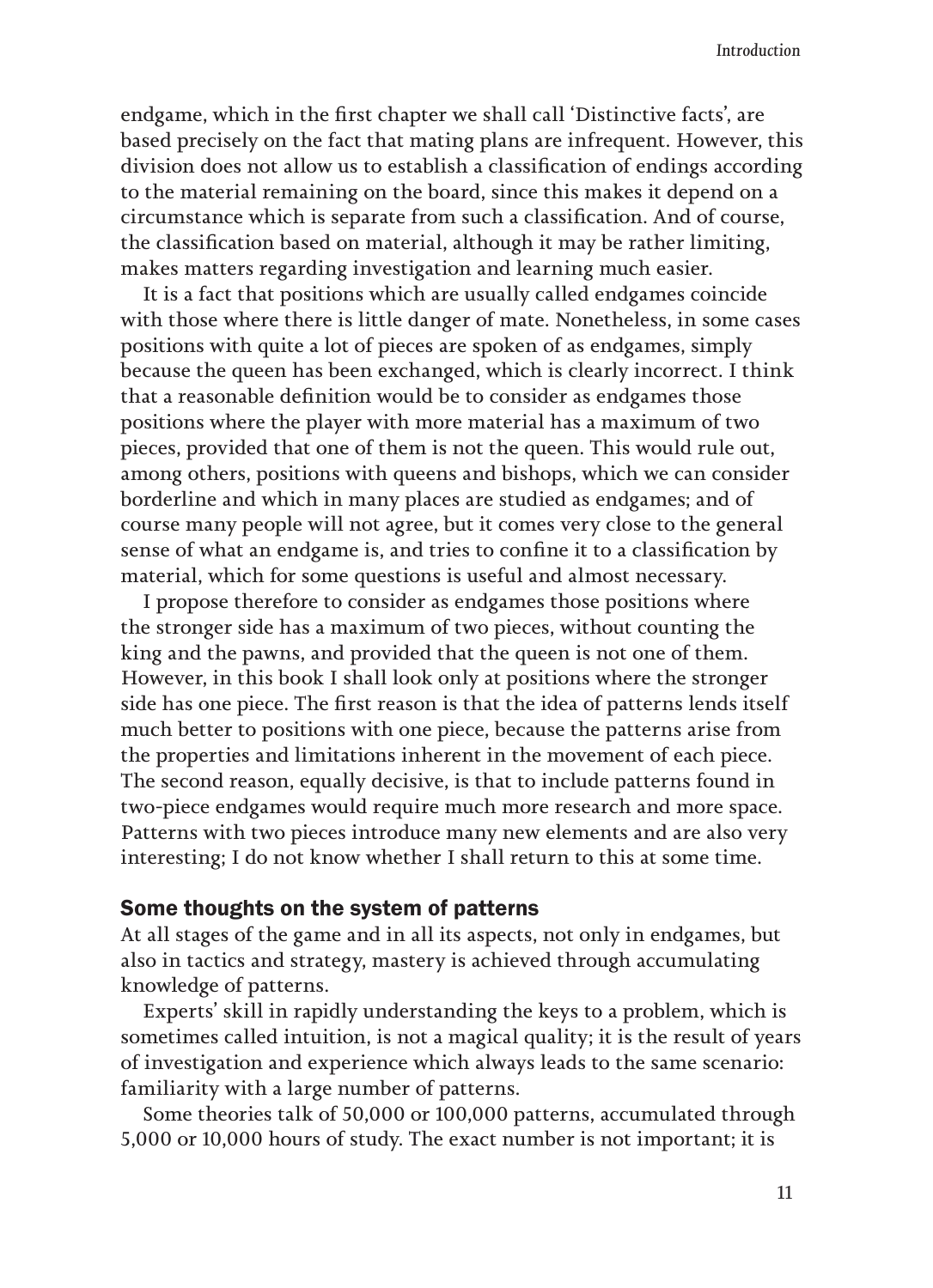even possible (I would say probable) that different people store them in different ways. What matters to us is the method of discovering and using patterns, and ascertaining which ones are really common at the stage which we are studying.

It is easy to think that patterns merely guide us towards the idea to be followed. Even more so when we tend to read (often with reference to endgame positions): 'now it's all a matter of calculation and theoretical knowledge is of no use'.

As a matter of fact, I believe that is not the case, and that stored patterns are just as important in calculating variations as in establishing little plans, because they guide our selection of candidate moves at each moment.

So it is a question of improving intuition by analysing positions, not in a random way though, but focusing on representative positions in which over and over again we can find interesting ideas, which recur in different variations and subsequently in different positions.

At present, many books are based on (or rely on) this idea of patterns, and this will be one of them. At the risk of repeating myself, it is a question of choosing the best examples, the clearest and the most correct, and in this way making the pattern 'unforgettable' (in the literal sense of the word). Every time I see a better example (and this judgment is inevitably subjective), I replace the old example, although I understand that this way of working is never-ending and that there must be a more efficient way.

Many patterns are discovered during play, and for the observant and self-critical player these are the ones which stick more firmly in the memory. However, the patterns that we encounter while playing are not all there are, and sometimes they are unclear and require a certain amount of analytical work, in order for us to identify them and understand them.

For this reason it becomes necessary to take note of other players' games and to analyse them with the same interest as we do our own. And therefore one aspect of a trainer's work, perhaps the most important aspect, is to recognise patterns and to find the best examples in order to present them; a pattern introduced by means of an excellent example is more likely to be assimilated and remembered.

Let us now reflect on these ideas with some practical examples.

The following game by Bobby Fischer created a type of combination which occurs from time to time, and it has been very popular since then. Perhaps without it many other combinations would not have been produced.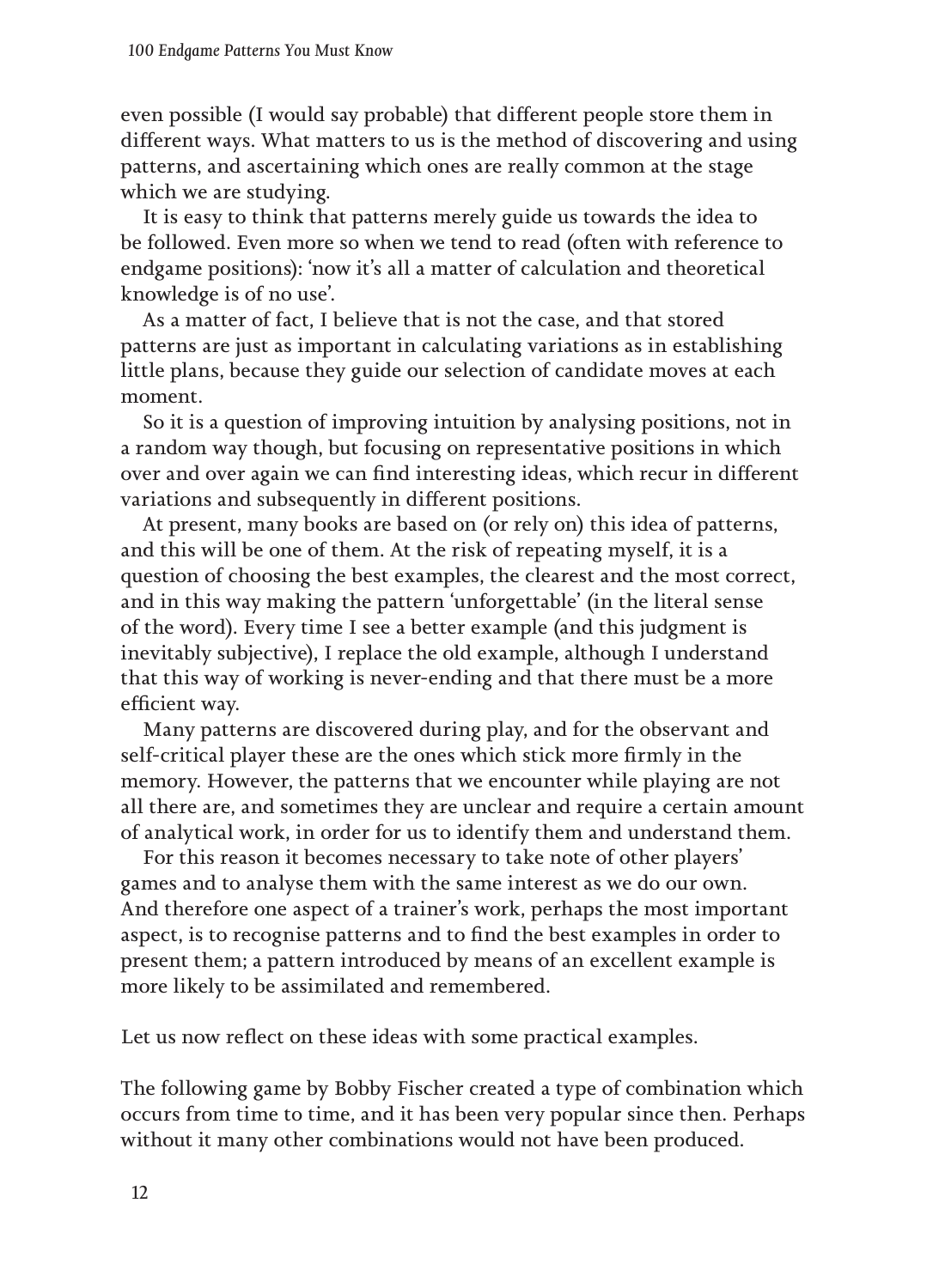### Bobby Fischer Pal Benko

New York ch-USA 1963 (10)



In this position, Benko (one of the best players in the world at the time) was expecting 19.e5, which he planned to answer with 19...f5, and the game would continue. But Fischer now played one of the most famous moves of his career: 19.♖f6!!

Benko could have resigned here, but he tried a few more moves: 19...♔g8 20.e5 h6 21.♘e2! 1-0

But this finish by the Cuban player Otero is even more elegant:

#### Jorge Marcos Gomez Sanchez 2430 Diasmany Otero Acosta 2438





Of course White, who had just played 12.♕e1, was also expecting 12... With 4, which he would have answered with 13.f4 (like Benko), and the game would continue. 12...♗f3!!

And here too White tried to resist a bit longer. Resigning on the twelfth move, after such a brilliant move, is a rather difficult step to take. 13.♗c1 ♕xh4 14.h3 ♘f4 15.♗xf3 **W**xh3 0-1

And it will be mate in two in any case. But of course it is almost certain that Diasmany Otero was familiar with Fischer's game and it is even possible that it did not take him very long to find the move.

And now, a couple of the author's own experiences in the endgame, with very contrasting outcomes.

### Roberto Garcia Lafuente Jesus de la Villa

Barcelona 1975



I well remember that on that day I was rushing, for reasons unconnected with chess, essentially down to my lack of experience,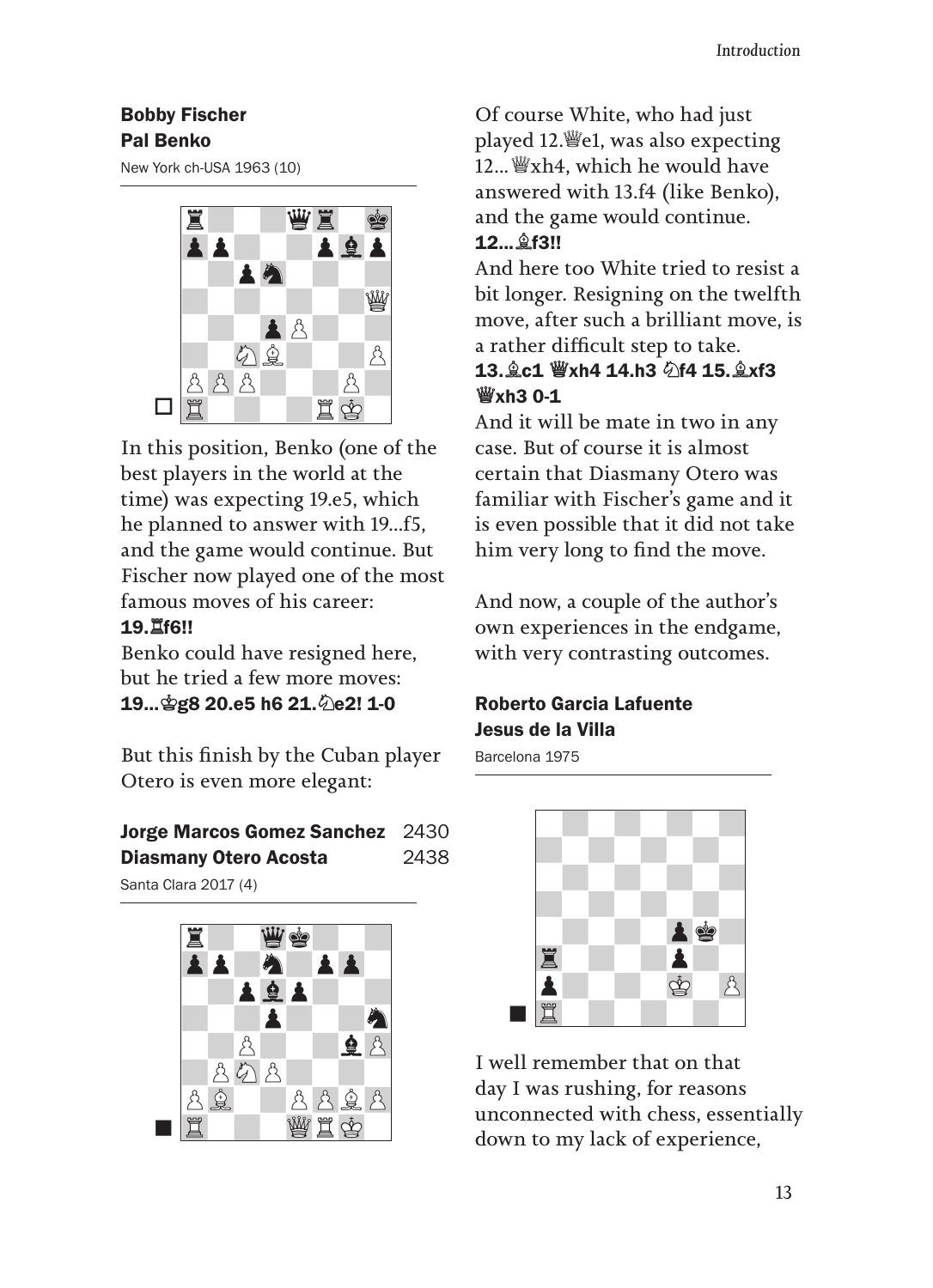since one should never rush. In the game, everything had been going swimmingly and now all that was needed was to bring home the point. White's rook is completely immobilised in front of the imposing pawn on the second rank. It was very simple; all it needed was for me to bring the king across to the queenside.

### 62...♔h3 63.♔g1!

My opponent plays hard to get, defending the pawn.

### 63...f2+ 64.♔f1 ♔xh2??

White has no pawns and his king can hardly move, but at the time I had not taken in this clue. 65.♖xa2! ♖f3 66.♖a8 Draw.

And now, the positive experience:

# Roman Bordell Jesus de la Villa

Sitges 1990



The game is analysed in **Pattern 77**, Vancura. Here we are just going to reflect on the knowledge of patterns. My opponent thought for a long time and after much strolling up and down I returned to the board and saw that he had moved: 55.♖b3!?

I had not foreseen this move, which at first sight looks pointless. By chance, I was already familiar with the Vancura position and seemingly it was still fresh in my mind. I immediately guessed his ingenious idea and quickly neutralised it with: 55...♔d8!

There were other winning moves, although not the impatient 55...f3? 56.gxf3 gxf3 57.♖d3 ♔d8 58.♖d2



analysis diagram

and both Black's passed pawns are held up by the white rook  $-$  a brilliant version of the Vancura idea.

56.a5 f3 57.gxf3 gxh3 58.a6 h2 59.a7 ♖a1 60.♖xb2 h1♕ 0-1

I wanted to use my own experience as an example, because I am much more certain that that is what I was thinking at the time, but I could have chosen games by other players as an example. Without going any further, the reader can now check the final example of **Pattern 12**, the Staunton-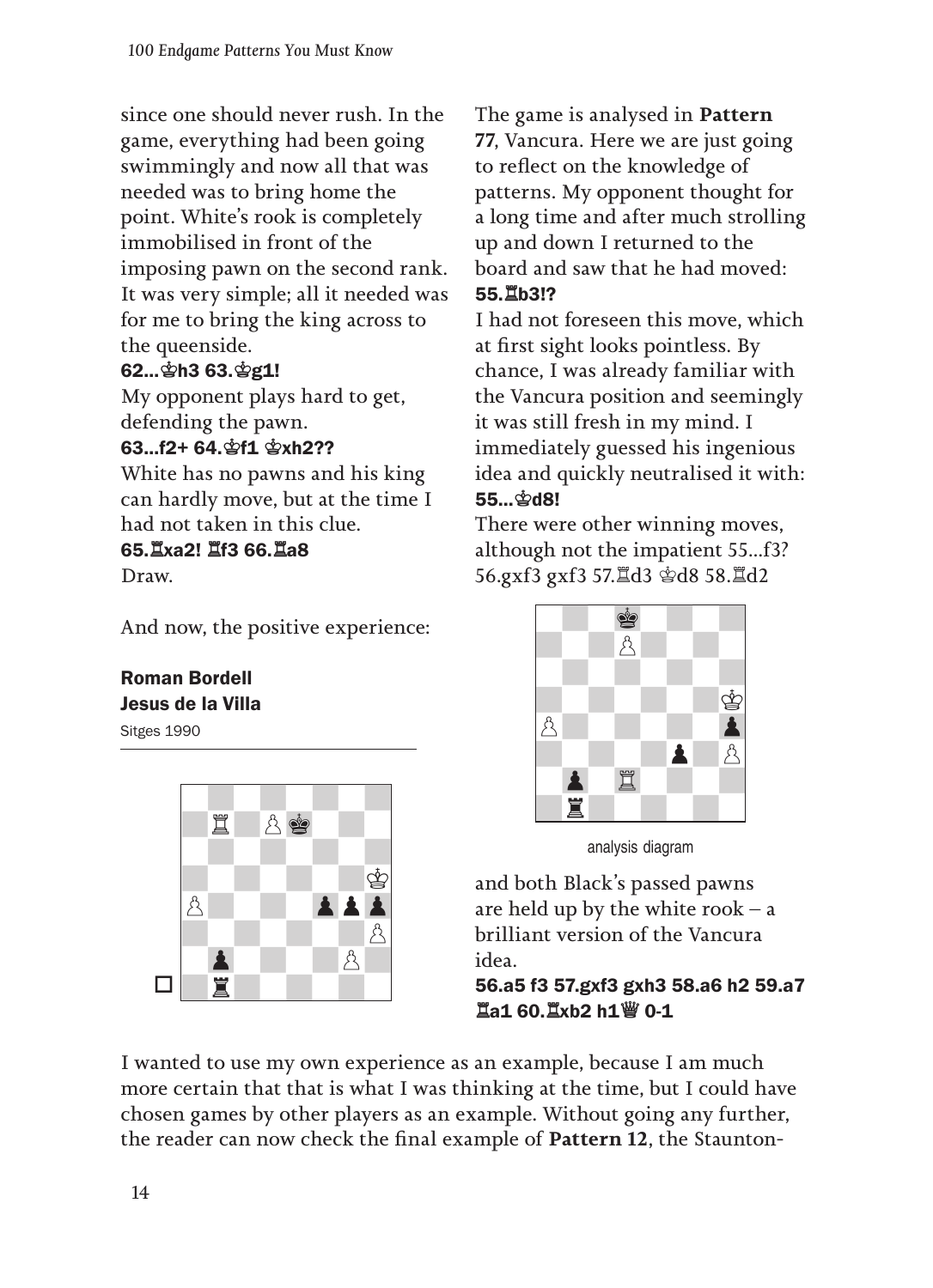Williams game, and he will suspect as I do that Staunton was not familiar with the pattern of diagonal opposition.

So, knowing the pattern is essential. Sometimes you will be able to find the right idea without it, but on many more occasions you will not manage it. Some patterns are very well known (for example, players quickly learn that two pawns on the sixth rank beat a rook, if no other piece intervenes); others are less well known, even some very common ones, just because we have not come across them with an inspirational example. After the chapter on the distinctive features of the endgame, we shall begin to study the 100 patterns which I have chosen because I consider them to be the most important.

#### The choice of patterns and their presentation

Well then: which patterns should we choose? Which patterns should we study? How many patterns are there?

These questions have an answer, although it might not be a categorical one. As regards which ones to study, that is the easiest: all the ones you come across and which you can identify as recognisable in different positions.

The job of gathering material and deciding which to present has understandably been much harder than what was required for the book on theoretical endings. Some have been left out, while others needed more than one section in order to explain all their aspects (or at least the most important aspects, from my point of view). One hundred is neither such a large number that it can encompass all the ideas that exist in endgames, nor such a low one that it leaves most of them out. Finally, I think it is sufficiently flexible for the chosen field (endgames with one piece, as I shall explain at a later stage) and it allows the collection of 'almost all the important material'.

Having finished the work, I feel that I have been able to include all the material I had in mind, and I think that the reader, after studying it, will be much better equipped for playing simple positions. In *100 Endgames You Must Know*, there were already some situations which can be considered to be patterns; some of these I have now left out of this selection, because I do not think it would be possible to add much to what is presented there, but other patterns will appear and some of them more than once, depending on the pieces involved.

Amongst the patterns studied, some are basically tactical, others more strategic; some are very concrete and others more abstract; but I think they all have one distinguishing feature: they are easily recognisable when they appear in a practical game. Each section will present one pattern,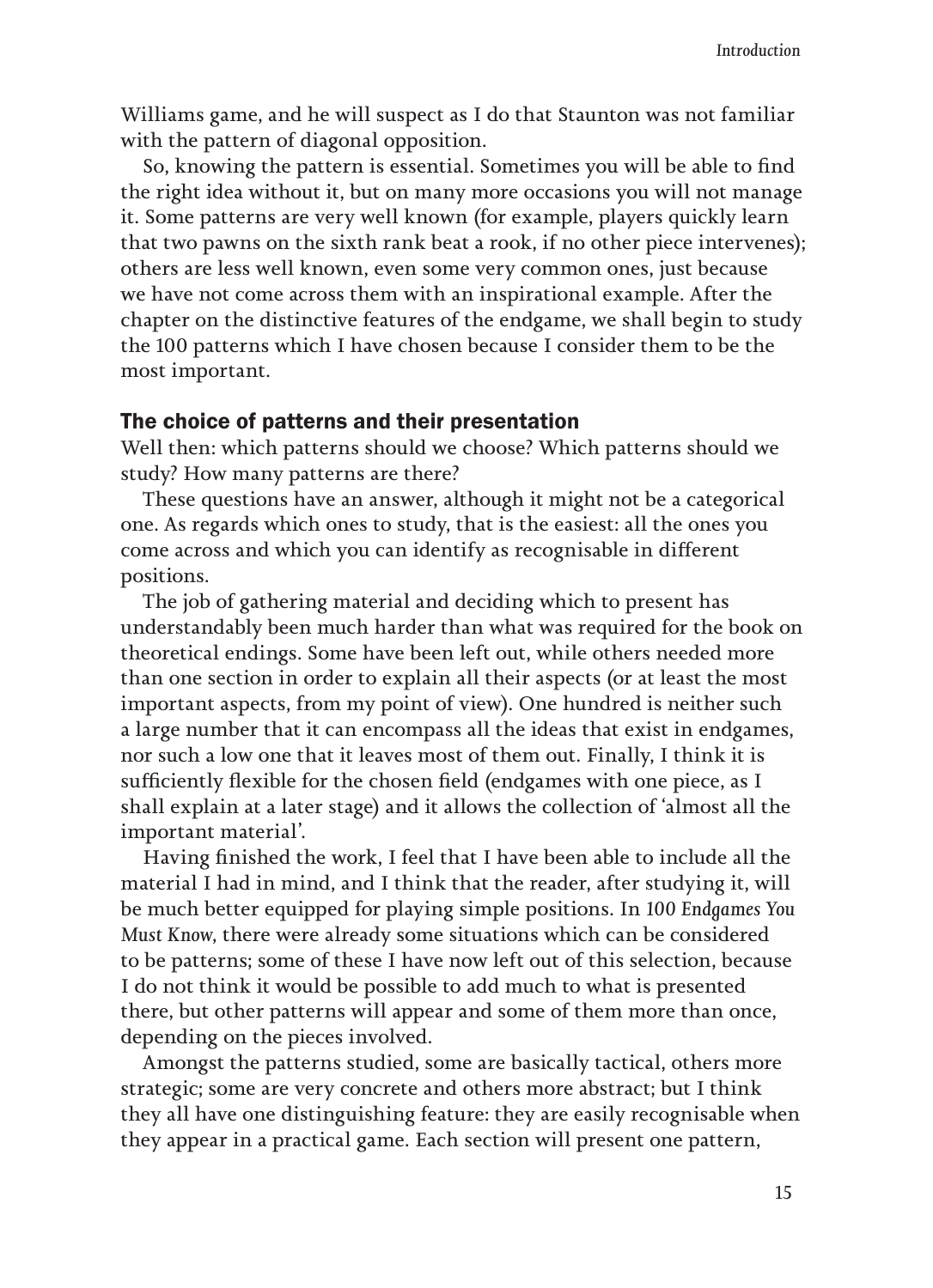with a few examples. I am convinced that one excellent example can be sufficient, provided it is able to make a big enough impact. But those perfect examples do not always exist, or else I have not been able to find them. For that reason, there are always at least two examples; at least one of these tries to be very simple, in order to introduce the idea, and then there follow a few more complicated ones, which can reinforce the idea, or introduce variations on the theme.

Nonetheless, in practice it is unusual for an endgame to be based on just one idea; perhaps one theme stands out more, but there are many more in the background. Inevitably in most of the examples more than one pattern will appear, although in each case we shall highlight the pattern featured in that section.

For a pattern to be well understood, it is preferable for the analysis not to be too complicated. Of course it is useful to be aware of the truth about a position, and sometimes that necessitates a very complex analysis, in which it is difficult to separate out the simple elements underpinning it. Even so, I have tried to give every position a clear evaluation, analysing some of them more deeply. But in a few patterns (especially numbers 75 and 76) I have decided not to pursue some variations to exhaustion.

In some cases, within one pattern another one will appear, which has not yet been studied. This is also almost impossible to avoid and it is what often happens in practice: we find ourselves faced with patterns we do not yet know. The curious reader can jump forward at this point and study that pattern, if he so wishes. What is definitely recommended is to go over the patterns for at least a second time, at some point after having finished the book.

As for the order of the chapters, I have decided to arrange them in increasing order of strength of the material: beginning with pawns, next pieces against pawns, then minor pieces and finally major pieces. Somehow it attracted me to see how patterns more typical of the middlegame were appearing, and how the part played by the king was declining, an aspect I hope readers will also enjoy.

Finally, I want to comment on another important decision. In a few cases, some patterns are studied in only one chapter, i.e. in one type of endgame, although they are not exclusive to that endgame; for example the highway theme, studied under bishops of the same colour, could also appear in bishop vs knight and in rook vs bishop. I could have repeated it in each of these chapters, with different examples, but I chose not to do so, because I felt it added little to the topic. With other patterns I did decide to repeat the theme, but only when I considered that it had different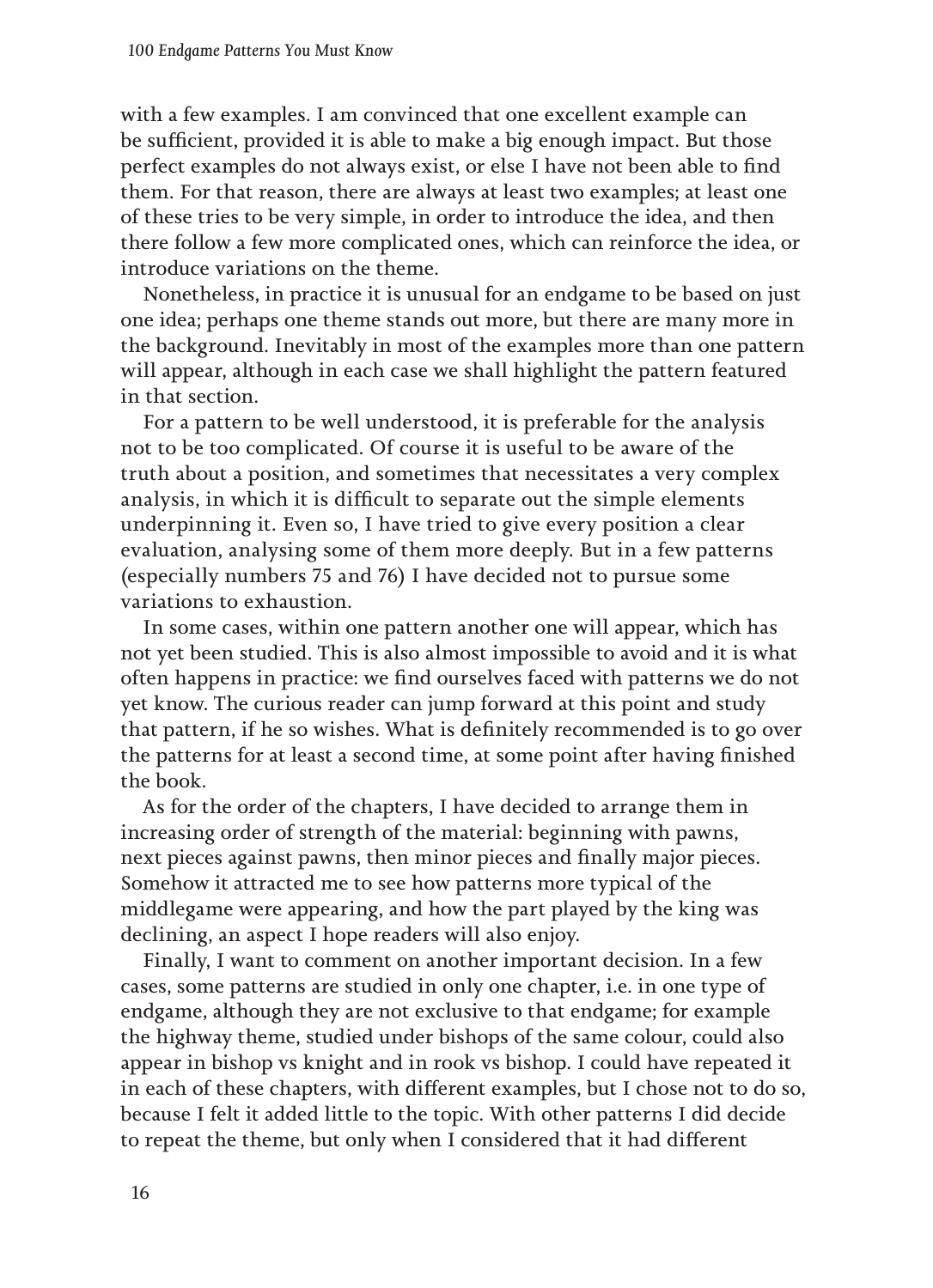connotations; this was another subjective decision, which may not always have been the best one. One example of a theme which I could repeat is the great detour in knight vs bishop endings, but it seems to me that the concept is exactly the same. In contrast, I have repeated the stalemate theme in both rook endings and queen endings, because typical and very different constructions appear.

#### Selection of material

I shall move on now to make some comments on the selection of material, not only to explain or justify the system I have followed in putting this book together, but also to discuss the usefulness of some choices and ultimately to convince readers that it is possible to learn something, not only from the games of famous players, but from any position, and to encourage them to look for lessons in their own games, or in those of players of the same level.

First of all, there is the decision between recent material or classical material. Naturally I believe it is better to present recent material, because the classical material has already been published, sometimes on many occasions, in other books. Furthermore, presenting recent material reinforces the idea that patterns are something 'live', which can arise in 'real' games. However, there are a number of classical examples which I have not been able to replace with recent ones that are also better. Perhaps this is influenced by the fact that these examples are the ones that I have always identified with the basic pattern, and therefore it is more difficult for me to find substitutes; in any case, all of them are analysed with the 'vigilance' of the latest analysis engines.

The second big decision is between choosing only high-level material, or including material from amateur games. I believe that it is best to choose both kinds of examples, and this is what I have done with almost all the patterns. This book is not about considering the merit or usefulness of a game extract perfectly played by one of the players, but about incorporating new patterns in our repertoire, or acquiring a better understanding of the ones we already know. In this regard, error is something fundamental and the 'frequent error', in other words the one that often occurs in certain types of position, is hugely instructive. For that reason, I think that analysing amateurs' games allows us to have a better appreciation of the eminently practical aspect of this way of studying chess, and if these games are correctly analysed (as I hope is the case) they allow us to see what were the correct moves at each point. We might say that 'the errors we have made are not important, what matters is knowing which they were'.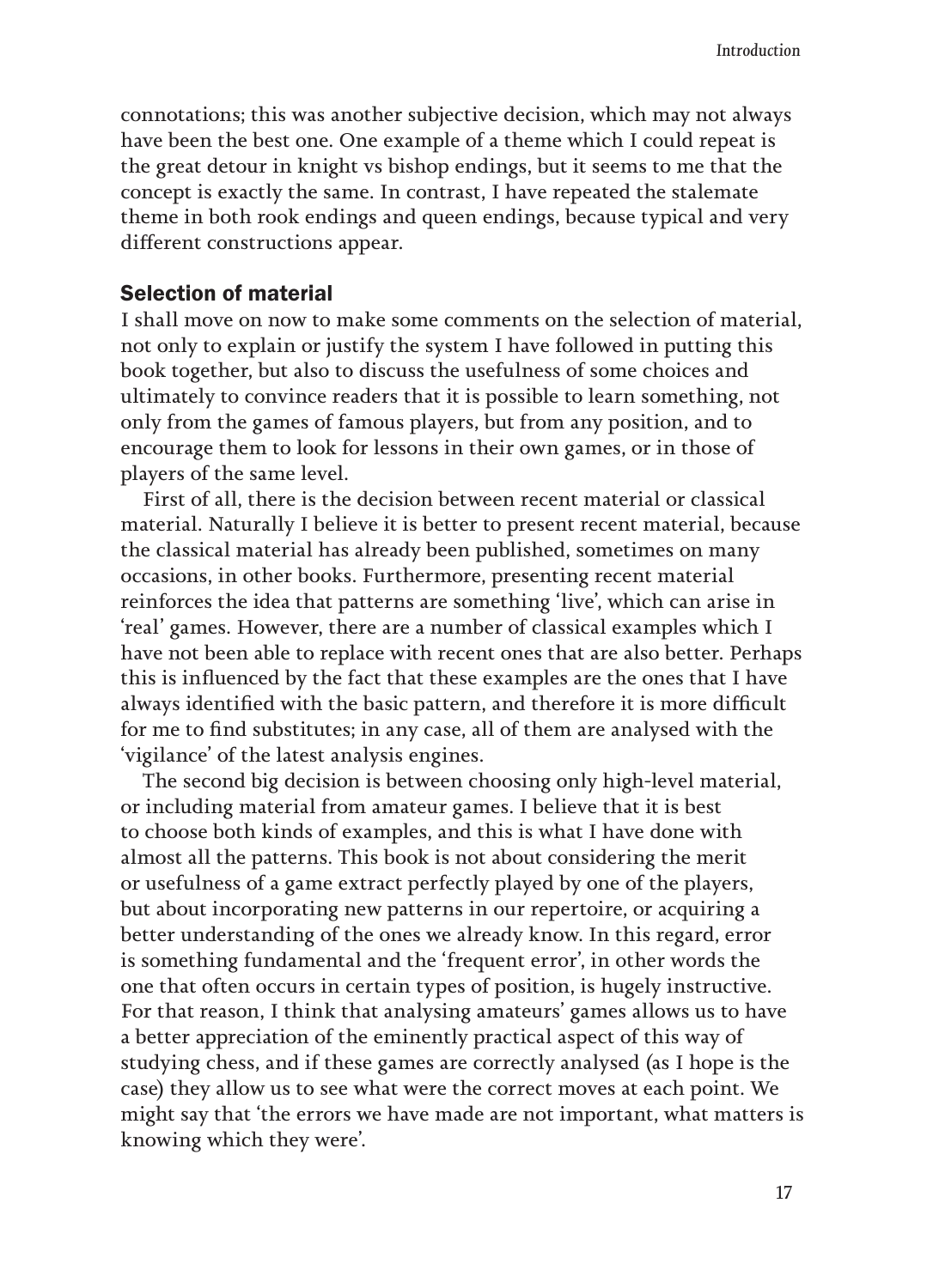Another decision is between positions from real games or composed positions. As I have already pointed out in my *100 Endgames You Must Know WORKBOOK*, I prefer to limit composed studies to the minimum possible, not because I am unaware of their beauty or their ability to present an idea brilliantly, but because I think that in some way studying a pattern is more justified if it arises in practice, and if it occurs frequently there should be good examples from real games; but here again I have not always been able to find them. So the result is that I have included just a few studies, both in the descriptive part and in the exercises. Regarding composed studies, I favour the simple ones, those which illustrate a single idea. The more complex ones serve another purpose.

#### Evaluating positions and symbols of evaluation

For years now, punctuation marks and evaluation symbols have been used to be able to convey the correctness of the course of a game and its trend in favour of one side or the other, without our having constantly to get bogged down in long explanations. Although this 'system of symbols' was invented and developed at a time when analysis engines did not exist, and although it is essentially imprecise (which is most evident in the evaluation of endgames), it is still the system that is best adapted to human thought. I suspect that we are seeing it in its last throes and that it will soon be abandoned and replaced by something else, but for the moment I am not going to ignore it.

I prefer to dedicate a few lines to explaining my own criteria in the use of symbols, instead of limiting it to a short section without words. I have often used some traditional symbols from the *Chess Informant*, especially the ones used for a decisive advantage  $($  +  $-$  for White and  $-$  + for Black), as well as the symbol for equality, =.

I haven't used the symbols for a slight advantage ( $\pm$  or  $\bar{=}$ ), because I think that they have little meaning in an endgame; the ideal is to be able to arrive at a definitive evaluation. It is therefore only in variations which are not main ones that I have allowed myself to abstain from an exhaustive analysis and instead make an evaluation that we could call imprecise or approximate.

As for punctuation marks (!, ?, etc.), I think that the only important one is the question mark (?) which should indicate that this is a move which endangers the correct result of the position. In second place would be the exclamation mark (!) which objectively should indicate the only winning move (or one of the few), but which I have used sometimes in the much more subjective sense of the middlegame, to indicate a move that is good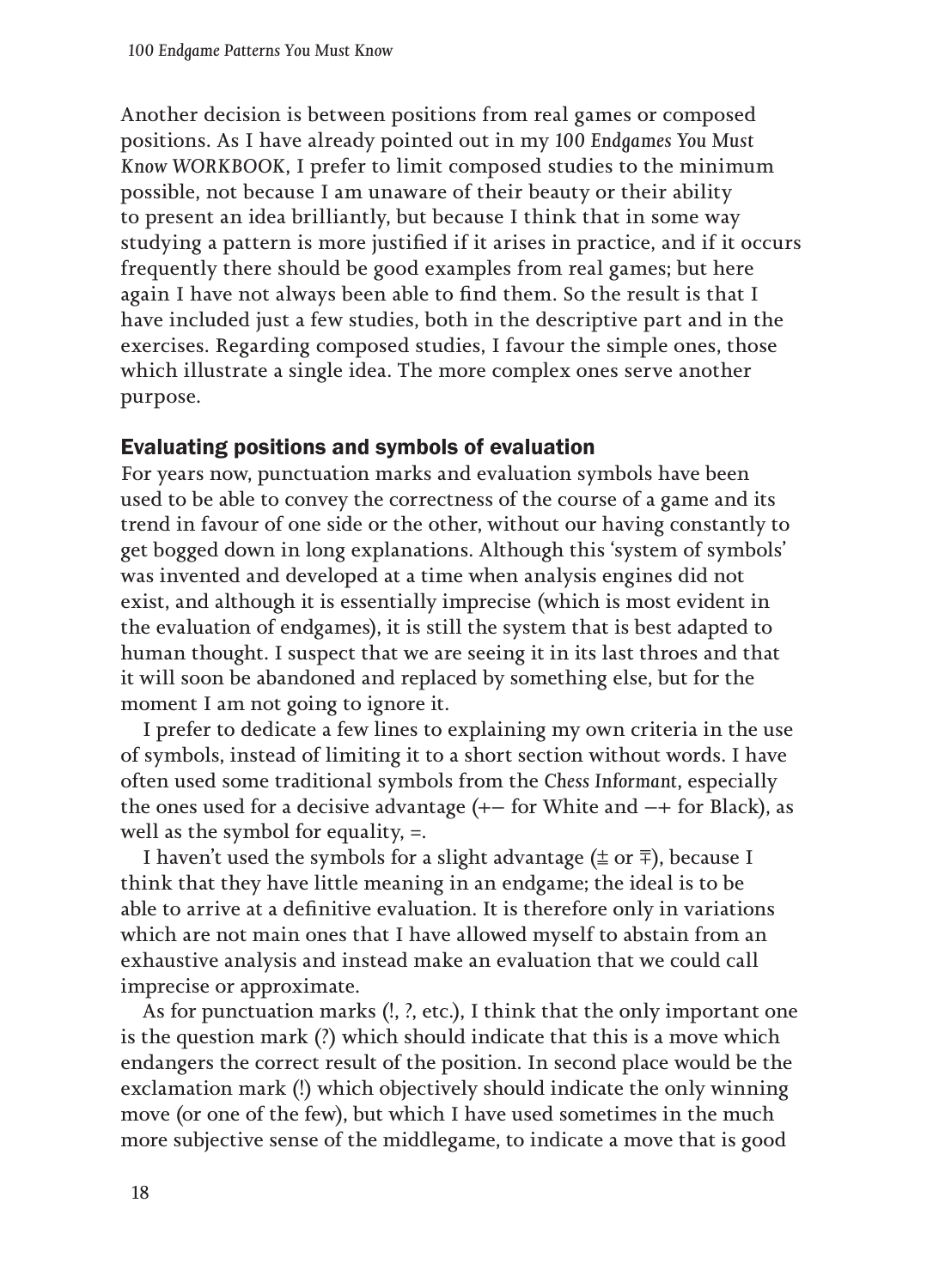but not obvious. I have used the ?! symbol to indicate a move that does not endanger the result but makes the task more difficult, which is a subjective evaluation. And I would say that the other symbols are not important in this type of book, although I have sometimes 'punished' a move with ??, when the error is very blatant and perhaps caught me in a bad mood. And a few times I have rewarded moves that have impressed me with !!, although this is always a subjective judgment.

#### How to study endgames

In recent years I have frequently been asked about how to study endgames. Of course, this question could be asked about any aspect of chess and the answers will often have elements in common.

In any case I shall try to suggest some useful approaches, consistent with the focus of this book and in which I shall reiterate some of the ideas already outlined.

One prerequisite to improving endgame play is an attitude of constant curiosity. This is useful for everything, but as the study of endgames has a reputation of being dry, it is a little more difficult to achieve it. Curiosity must be applied to the study of any book or game. A player should be constantly prepared to ask himself all kinds of questions about what will happen or what could happen if there should be a slight variation from the game continuation. Approaching our own games in this way is fundamental, although it seems easier; we could say that if we have no curiosity about what should have happened in one of our endgames, then our progress will be slow at best, too slow to be of use.

We should extend this curiosity to any position we come across along the way, especially to rapid games. Some of my students look at me with horror when I talk about this: 'do we really have to study our quickplay games as well?' But we must not be frightened by the mountain of work which awaits us. We do not have to study our rapid games; we have to study the interesting positions that arise in our rapid games, which naturally are not that many, and we should do so because we have a greater 'link of curiosity' with them than with others. Every time we come across something we do not understand, whether it is a theoretical endgame or an interesting pattern situation, if we work at deciphering it, very soon we shall have a huge stock of knowledge, which will turn into resources that we shall be able to exploit.

As for the order, studying theoretical endgames first is the most logical, because otherwise unanswered questions will endlessly arise in other endgames. The most common are absolutely essential, then the rest can be added more slowly, and at the same time as practical patterns are being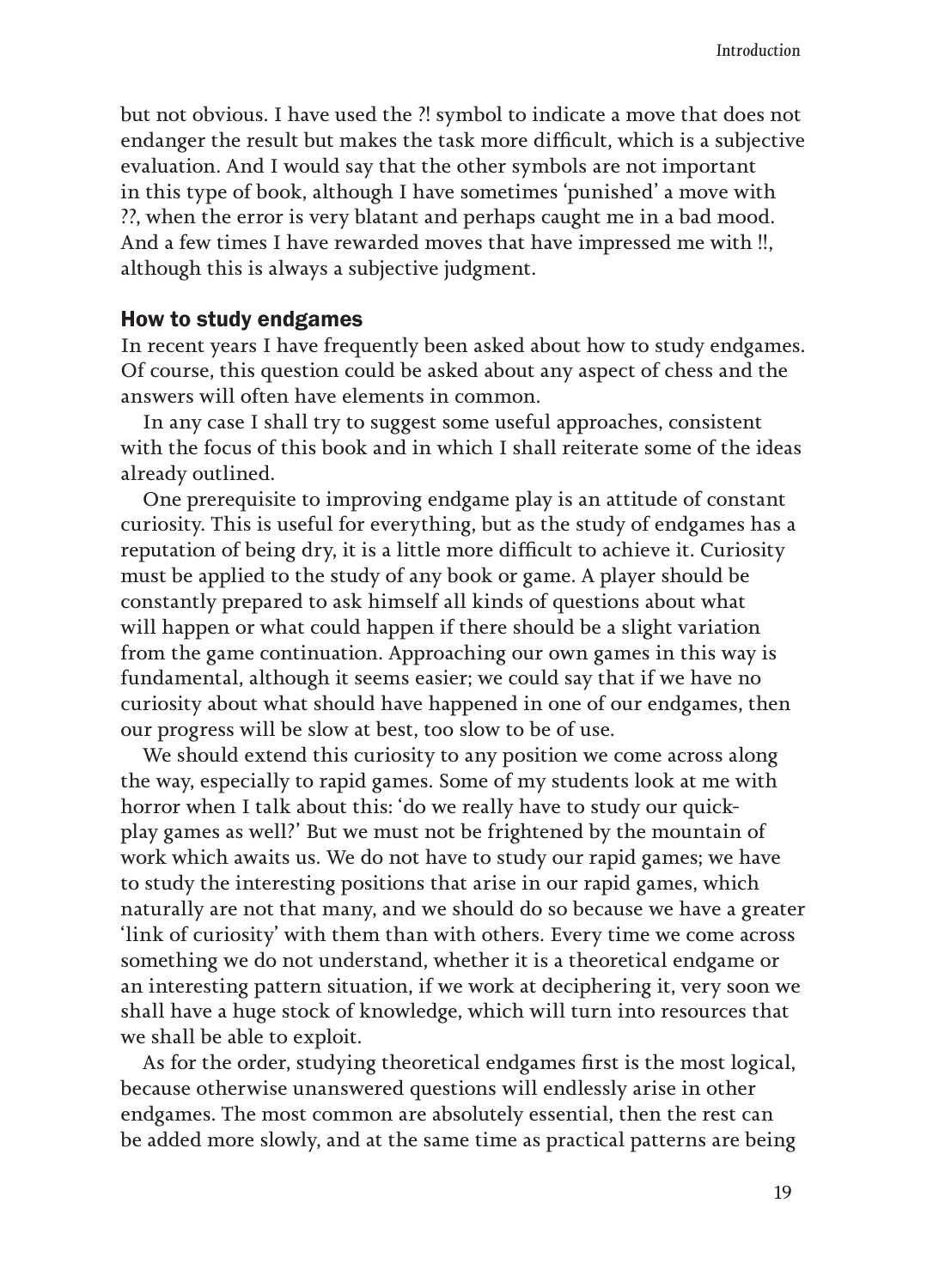studied. And after they have read this book, I believe that all readers will be prepared to recognise (or to think they recognise) new patterns in their games, if they did not already do so before, as well as using and perfecting the ones they have already studied, of course.

How often in our games does a theoretical ending arise and how often do we see a typical pattern in an ending with one or two pieces? It depends on many things, but one of the most important is how well we know them; the more of them we know, the less often they arise for us. How can that be? Well, very easily: as both players become acquainted with the theoretical result of a position, it is usual for one of them to avoid it, if there are alternatives. The same thing will happen with typical patterns, but as they are much less concrete, and as they require a higher level of knowledge, they will be avoided far fewer times and therefore they will arise much more often. Try playing a few dozen games against beginners and you will certainly manage to profit from endgame knowledge which you will not be able to apply in games against players of your own level. How many games by elite players do you see with typical well-known mating combinations? Relatively few, as both players know them. And this search for complexity extends also to strategy and to the study of openings.

Over the last few months I have put this question to myself regarding this book's theme of patterns, and I decided upon two areas of material to study: games from the tournaments which I was following on an almost daily basis and my own fast games online (it should be understood that this book was written during 'lockdown', although it is not that I am very active now in any case). Would those patterns arise in these two sets of test material? They did so to a greater extent than I was expecting: some of the games from this period have their place in the book and, as regards my own fast games, I would say that of every twenty games, at least one would be relevant to one of the patterns (even today, the very day when I am writing these words), although of course I will not be so boring as to present them all.

The following extract is from a game which was played on the day I was writing this (and the whole game can be found online).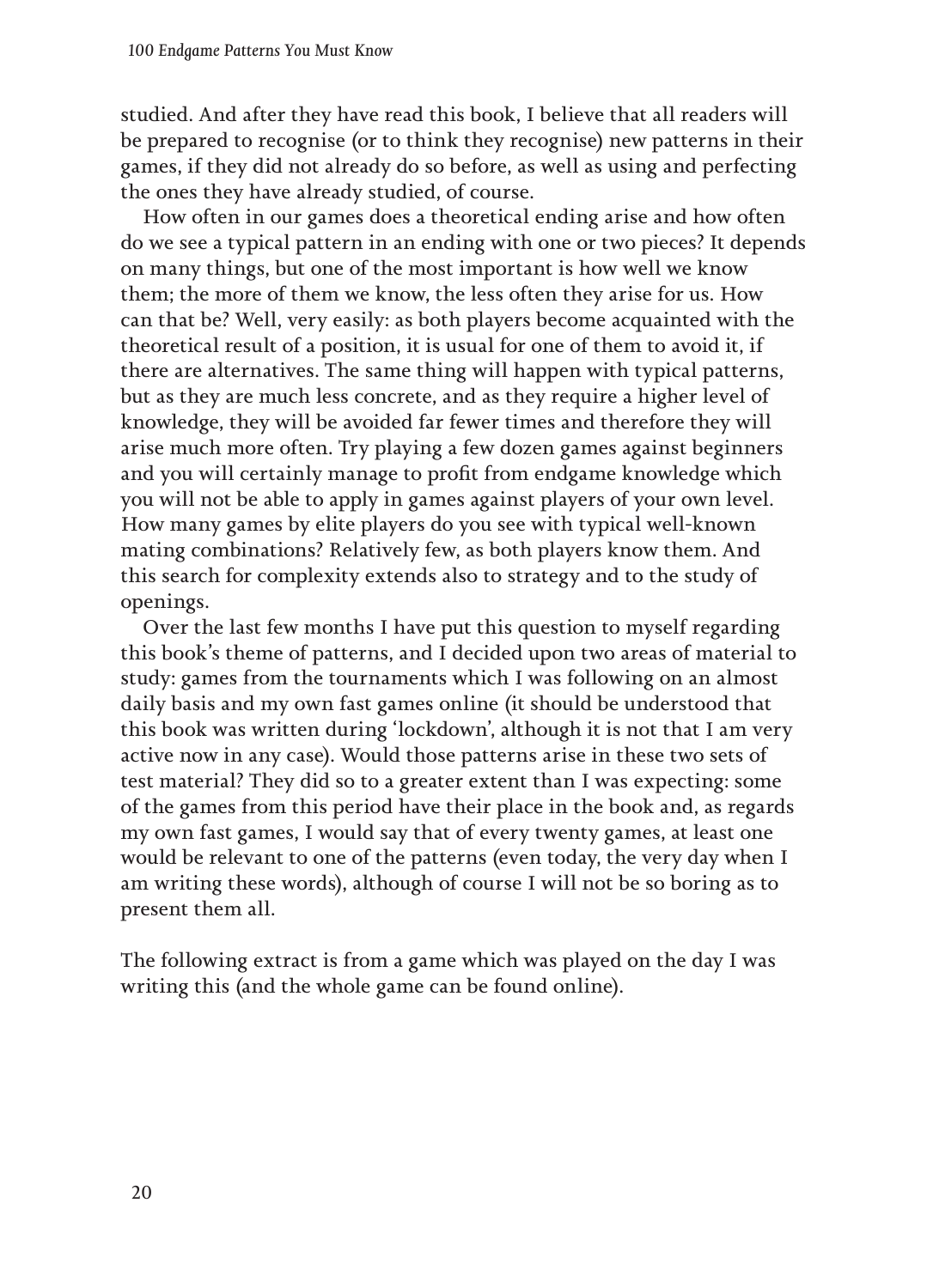| <b>Algernoon</b> | 2428 |
|------------------|------|
| Ngazio2000       | 2441 |
|                  |      |

Lichess.org blitz 2020



Black, with an impressive pair of passed pawns, could have suspected the danger of the creation of a high-quality majority by White (see **Pattern 3**). He could have prevented it with 35...a6! and if 36.b6 a5!-+. Instead he played 35...♔c7? and after 36.a5! the high-

quality majority appears and a draw is inevitable: ½-½.

So the best advice I can give is to analyse everything and try to draw meaningful conclusions, in order to be able to apply them in the future. The ability to see interesting ideas is developed by playing and by solving exercises. Do not waste any collection of puzzles you come across by looking at the solution straight away. That would be like trying to improve our tennis serves and strokes by watching videos, but not putting them to the test until we get to the decisive game. Each exercise solved is a source of satisfaction, and each exercise analysed in depth is a greater source of learning.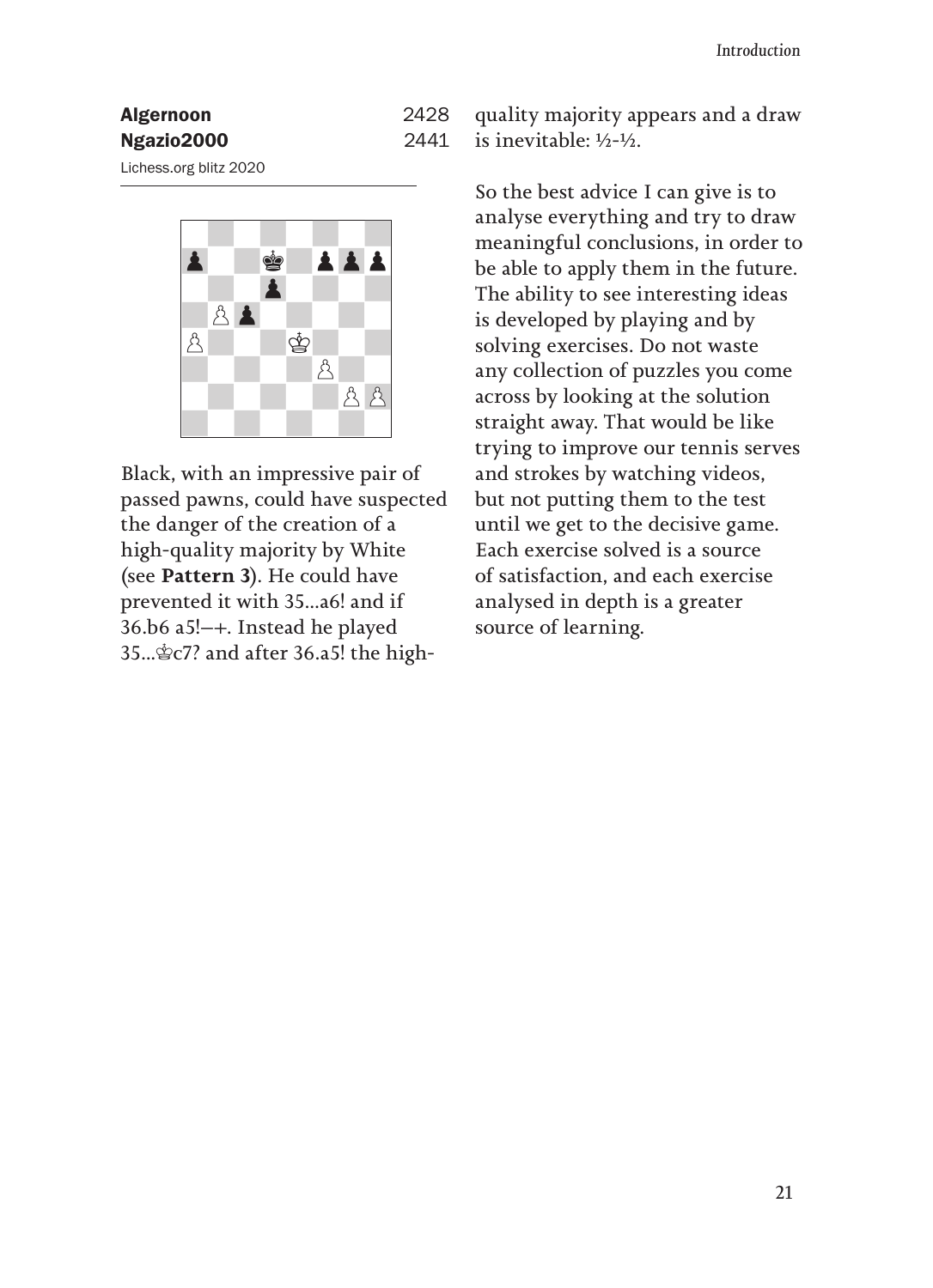# CHAPTER 10 **Rook endings**

As was only to be expected, this will be the longest chapter in the book and for the practical player it is also the most important one. At all levels of play, rook endings are the most common, and we need to know more patterns here than in all the other types of endings.

A huge number of books have been written about rook endings, from both the theoretical and the practical point of view, but their secrets remain hidden from most players. The comment that Spielmann addressed to Rubinstein, *'Akiba, if you had lived in the Middle Ages you would have been burnt at the stake. What you do in rook endings can only be described as acts of witchcraft!'*, reveals his frustration and surprise at having been beaten from a position that he considered clearly drawn, and it reflects great empathy for the feelings of many more players throughout history. In more recent times there are some efforts by Karpov and especially Carlsen which stand out, in that they too seem like witchcraft. We are going to encounter some of them in this book, and the rest are available to the most studious seekers after improvement by investigating in the databases.

A few years ago now, Kortchnoi wrote an interesting little book in which he analysed a few rook endings in very great depth (an approach that was normal in the era of adjourned games) and he said that anyone who studied the book carefully could increase their rating by 100 points. Of course the benefit cannot be quantified, but when we think that rook endings will occur in 10% of our games, it is certain that improvement in this area will have a greater effect on our results than improvement in other endings or other areas of the game.

It should be pointed out that the theory of these endings is expanding, thanks to more precise analysis using analysis engines, and many more positions, which occur frequently despite involving three or four pawns for each player, are being studied in detail. I have tried to remain as faithful as possible to the idea of this book, which is to present positions with clear and simple patterns, without adding any theoretical investigations, but it has not been possible for me in every case. In particular, **Pattern**s **74-76** are a world that floats between theoretical and practical endings, and given the current ease of analysis, soon there will be others like this.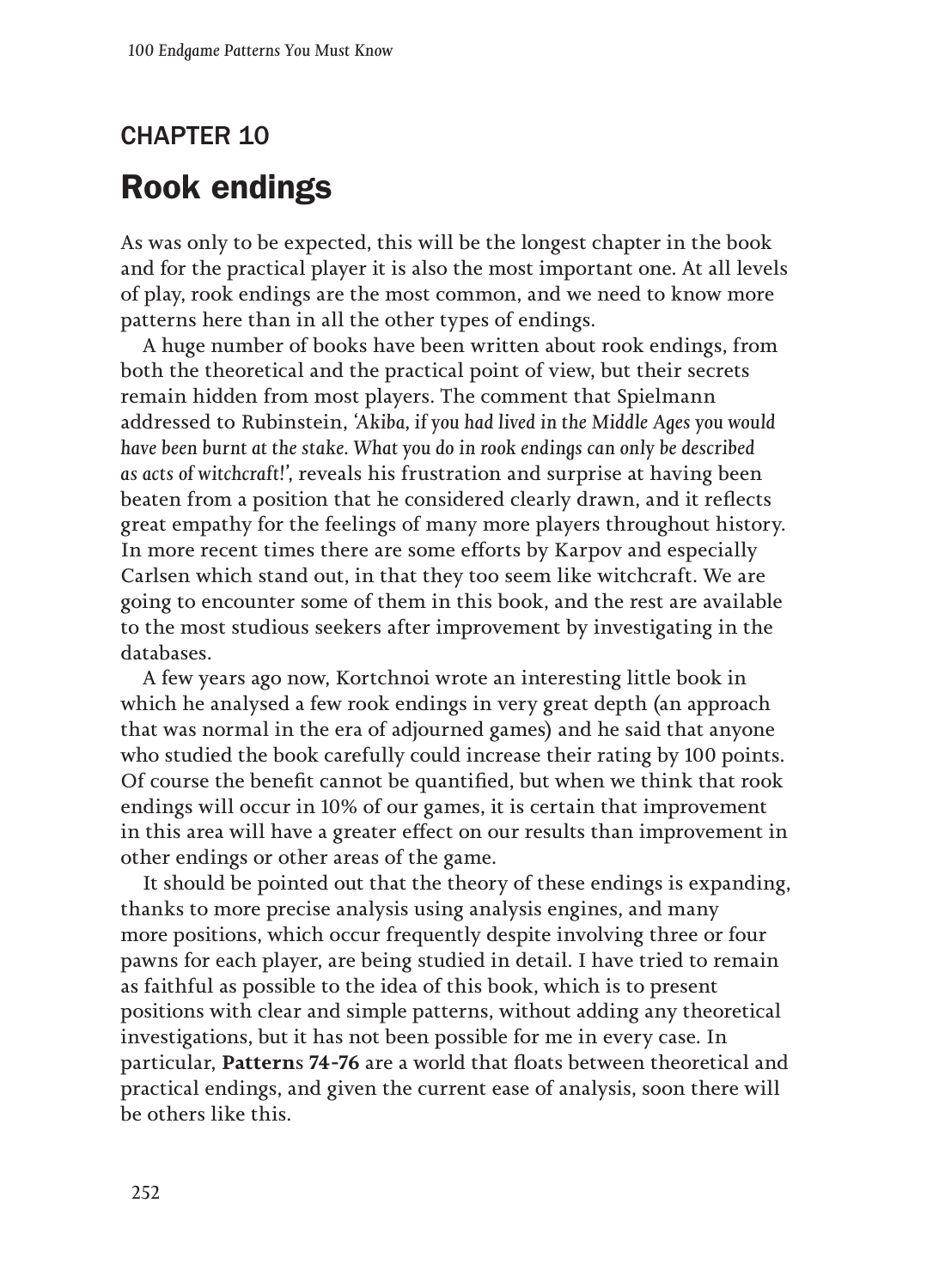#### The status of the passed pawn

There is one theme which is connected with several of the distinctive features of the endgame and which is possibly more important or more complex in rook endings than in others. It is the differing role of passed pawns, depending on circumstances. We could refer to it as the status of the passed pawn in rook endings, and it can help us establish plans and correctly distribute tasks to the pieces.

I believe that the complexity arises from the only slight difference in strength between the pieces which take part in this ending, the king and the rook (5 points to 4, according to the most accepted theories) and from the very different abilities of each of them. While the king is very strong at close quarters and therefore becomes the ideal piece to stop or support passed pawns, the rook is stronger for capturing pawns, controlling at a distance and using checks to harass the king, the further away the better.

I propose to distinguish the following *six* situations:

1) An isolated passed pawn, supported by the rook and blocked by the enemy king.

**Evaluation**: the pawn is harmless and its value is almost zero.

2) A passed pawn, protected by another pawn and blocked by the enemy king.

**Evaluation**: The pawn cannot advance unless its king arrives to support it, but it is an advantage, as it keeps the enemy king tied up attending to it.

3) A passed pawn blocked by the enemy rook in front of it.

**Evaluation**: It leaves the enemy rook out of play and usually wins unless there is compensation, or the king can quickly come to its aid.

4) A passed pawn controlled by the rook from behind.

**Evaluation**: The pawn cannot move forward on its own. Unless its king can get close, it constitutes a slight advantage.

5) A passed pawn supported by its king (with the defending king in front of the pawn).

**Evaluation**: If the defending rook has plenty of lines to give check, it can only be useful to force a draw; if the defending rook cannot help with checks, it is decisive.

6) A passed pawn supported by the king (with the defending king cut off).

**Evaluation**: The pawn will cost the defender his rook, usually within a few moves.

In most of the following patterns we shall see again and again how the role of the two important pieces is adapted to this evaluation of the passed pawns.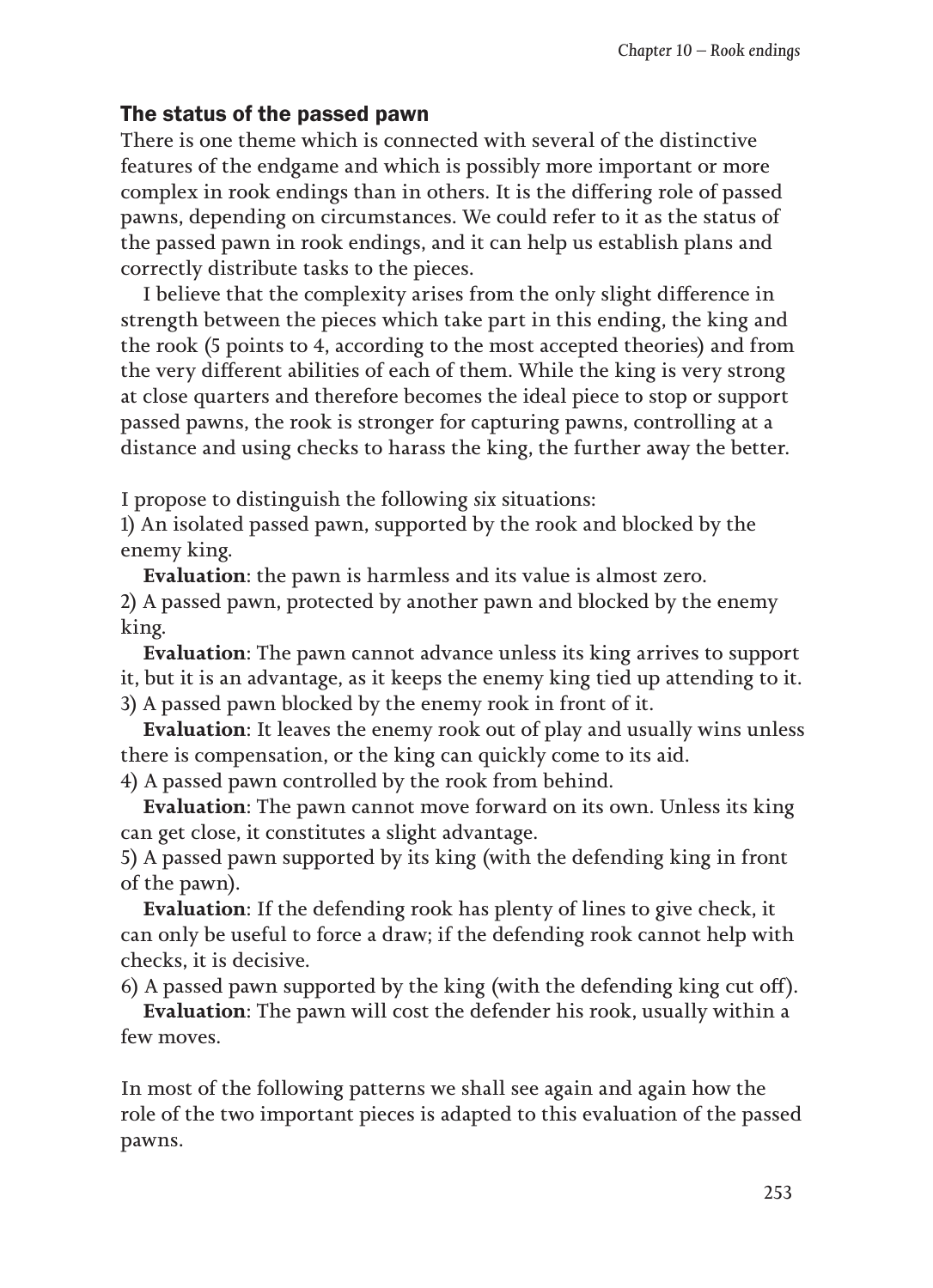# **PATTERN 65 The umbrella**

We shall begin with three simple patterns, fundamentally tactical in nature, but very important. The *umbrella* is an enemy pawn which shelters the king from distant checks by the rook and allows it to comfortably support a passed pawn, which in other situations would be harmless.

This theme occurs frequently, and on many occasions even strong players overlook it, because the sense of materialism takes over, and a manoeuvre which consists of sacrificing a pawn remains hidden. What is more, the *umbrella* has a special power, which is that sometimes it prevents the Philidor Defence, so typical of endings of rook and pawn against rook.

## Alexander Zaitsev Robert Hübner

Büsum 1969 (11)



White has a two to one majority on the same wing which is almost harmless. White can only win if Black 'forgets' the mechanism of the *umbrella*.

#### 57...♖b1??

With 57...♖c5, waiting on the fifth rank, Black draws easily, for example 58.f5 ♖c1 and now if 59.♔h5 ♖g1! and there is no way to make progress.

### 58.♔h5 ♖g1 59.g5!

This is the typical pawn sacrifice which sets up the *umbrella.* 59...fxg5 60.f5 ♔f8 61.f6 1-0

White continues with 62.♔g6, a move that would be impossible without the pawn on g5.

| <b>Veselin Topalov</b>     | 2788 |
|----------------------------|------|
| <b>Rustam Kasimdzhanov</b> | 2670 |
| San Luis Wch 2005 (7)      |      |



This is the ending of a famous game, played in the tournament that allowed Topalov to win the World Championship.

It appears that the two white pawns on the e-file are going to be captured, and this is so, but what White needs to queen his f-pawn is the black pawn on g5.

71.♔g3! ♖xe5 72.♔g4 ♖xe4+ 73.♔h5! 1-0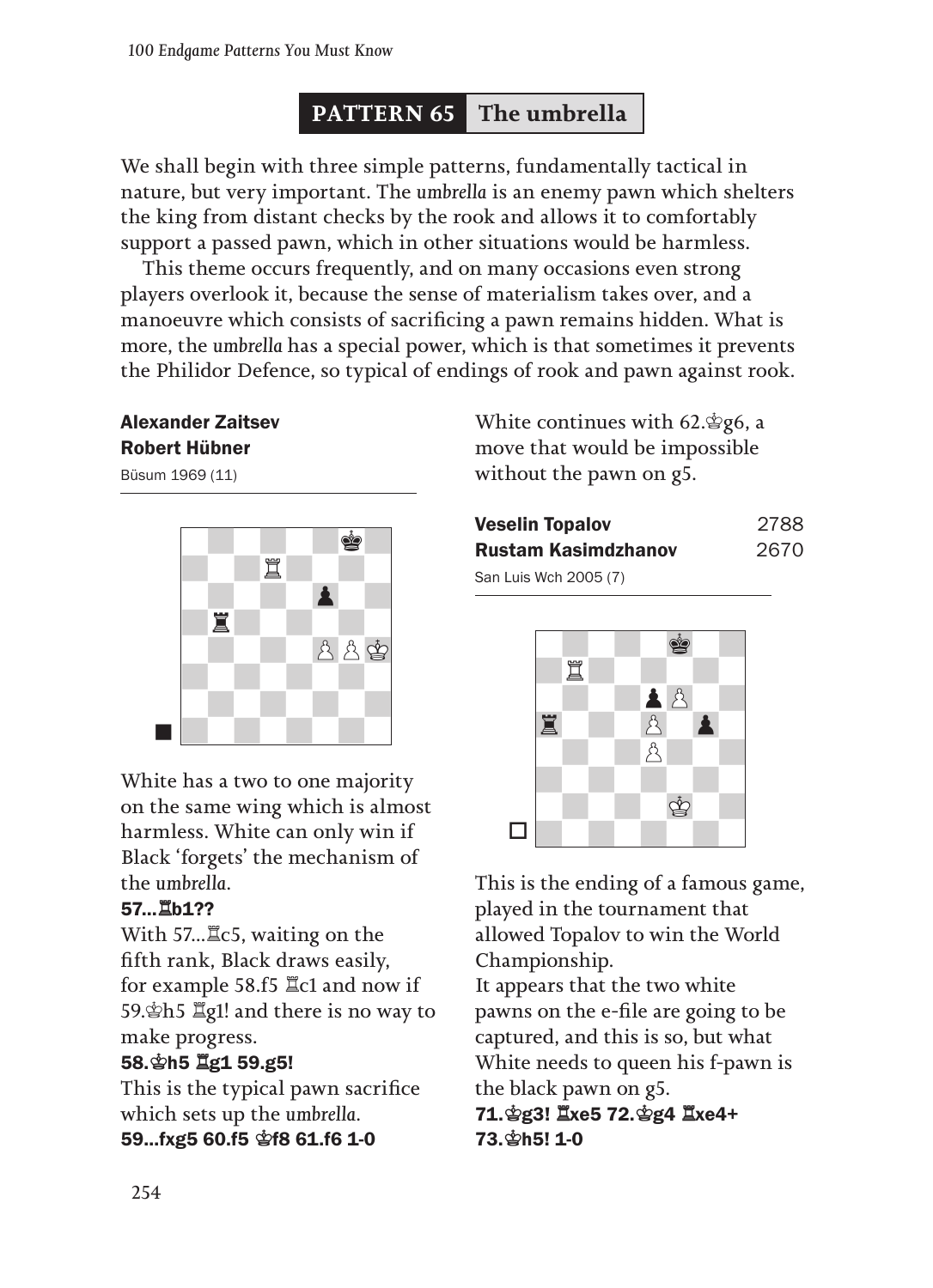This position would be a draw if there were no black pawns, but here Black loses immediately, thanks to

the *umbrella* effect of the black pawn on g5.

# **PATTERN 66 The bridge**

The bridge is a theme already studied in basic endgame theory; it is useful and even at times necessary, in order to promote a pawn on the seventh (See *100 Endgames You Must Know* – **Ending 53**). Now we are going to see that it also occurs in endings with more pawns. Its main usefulness is that it makes it possible to save many tempi in races between passed pawns, and it forces the opponent to exchange his rook much sooner than would be the case if the pawn had to be advanced all the way to the eighth rank. And in a few cases it is the only way of promoting the pawn.

# Jesus de la Villa Agustin Garcia Luque

Marchena 1990



Here Black can force the draw by bringing the king closer, but in the heat of battle he made the most natural move: 59...f5?

How can this lose, when White needs many tempi to win the black rook, and by then Black will have advanced the f-pawn very close to the promotion square? The response is that White can arrange to capture the black rook under optimal conditions, by means of repeated use of the bridge. Instead, 59...♔d6! would have brought the king closer and forced a draw very soon.

#### 60.♔b5!

This move, which was not made in the game, would have won with incredible ease. Black is unable to defend against the threat of building a bridge with ♖c6+-♖a6. The game continued 60.♔b4? and I can recall perfectly that I made this move with the feeling that victory was an illusion. In fact, that is always the case if we fail to take advantage of our opportunities: 60...♖a1 61.♖c6+. Now I realised that I needed to try to build a bridge, but that with a modicum of care on the part of my opponent, it would be too late.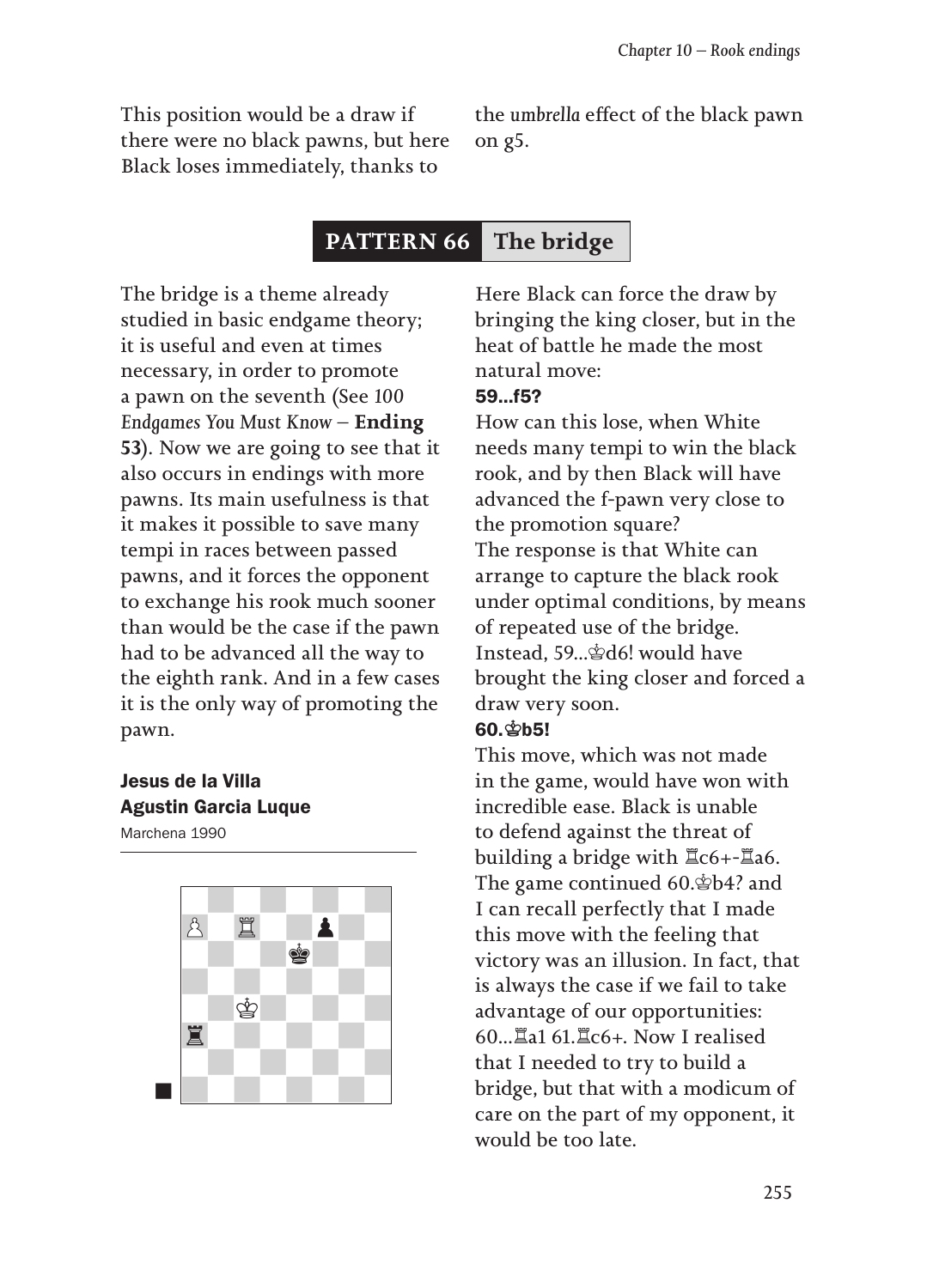*(*61.♔b5!? forces 61...♖b1+!, preventing the bridge: 62.♔c6 ♖a1 63.♔b7 (threatening to build a bridge with 64.♖c6+ and 65.♖b6) 63...♖xa7+ (this is satisfactory, although unnecessary) 64.♔xa7  $\triangleq d5! = 65. \triangleq b6.$  f4 66. $\triangleq$ f7  $\triangleq$ e4 67.♔c5 f3 68.♔c4 ♔e3 69.♔c3, reaching the well-known extreme position where if the side with the pawn is to move it is a draw*)*  61  $\&$ **f7** 

(61...♔d5!? leads to a draw, but with a special resource: 62.♖c5+ ♔d4! 63.♖a5 (the bridge) 63...♖b1+! and the bodycheck triumphs over the bridge: 64.♔a3! *(*64.♔a4 even loses after 64...♔c4!*)* 64...♖a1+, forcing a repetition)

62.♖c7+ ♔g6 draw.

#### 60...♔e5

A) 60...♖a1?! allows the immediate construction of the bridge: 61.♖c6+ ♔e5 62.♖a6 and White will very soon win the rook, e.g. 62...♖b1+ 63.♔c4 ♖c1+ 64.♔d3 ♖c8  $65.38\frac{100}{10} + -$ 

B) Or 60...♖b3+ 61.♔a4 ♖b1 62.♖c3, with the idea of building the bridge on a3.





A very important resource to remember. White will build a bridge on either the fifth or the third rank and Black is helpless to prevent it.  $61...$  $e4$ 61...♔f6 62.♖c6+ ♔g5 63.♖a6 62.♖c4+ ♔e3 63.♖a4 ♖b3+  $64.$  $oc4+-$ 

# Yury Balashov Mark Dvoretsky

USSR 1967



A position almost identical to the one in my game after Black's 59th move. The difference is that it is Black to play here. However, I have found other similar positions in modern databases. I have chosen to repeat this example (Balashov-Dvoretsky) to complete my personal history of learning about this pattern. This position is older than the previous one. But I did not study it until years later, when Dvoretsky's books began to be tremendously popular. In this case it is Black to move and he can escape from the dangerous threat by moving his rook away in time: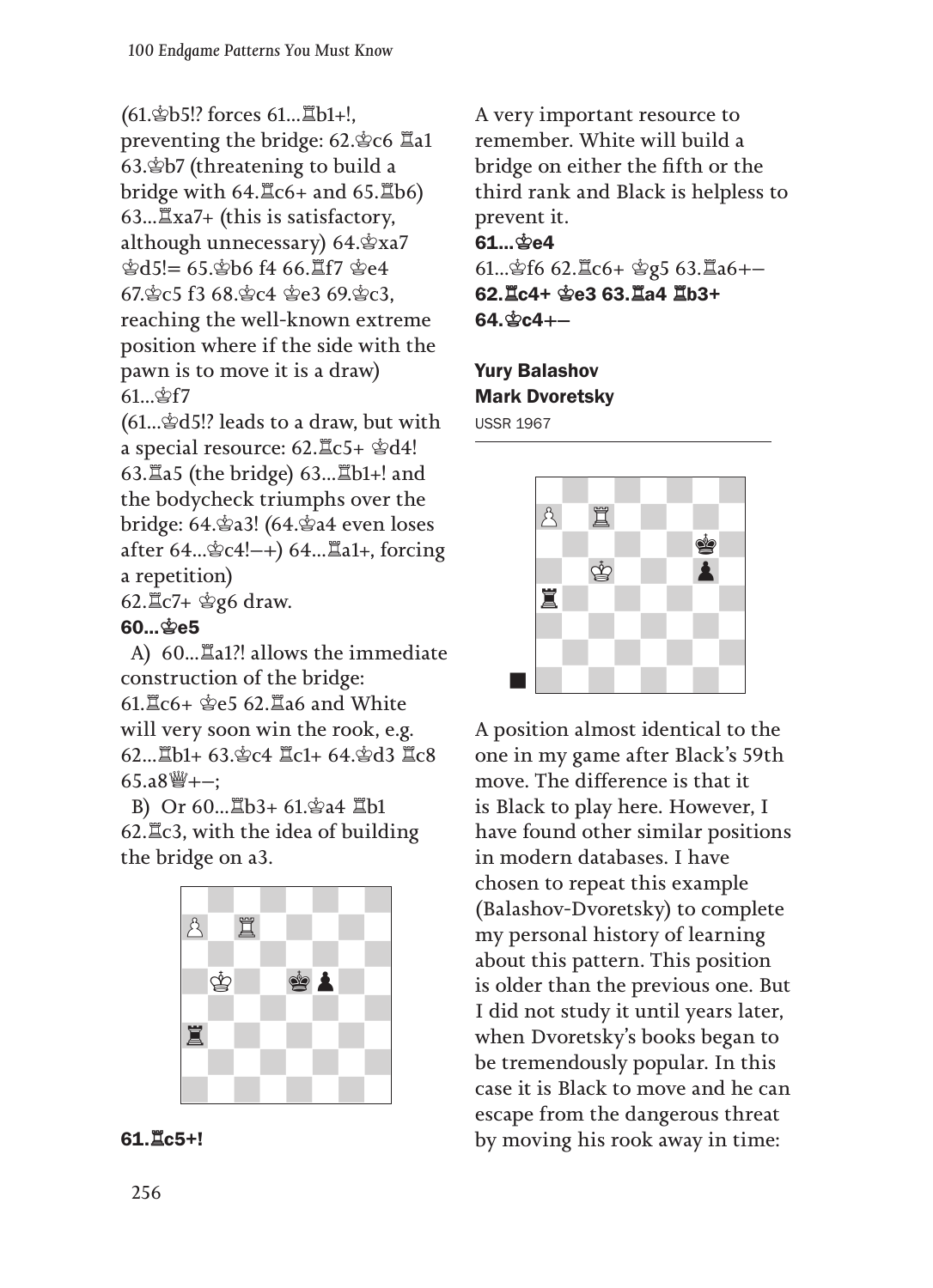## 1...♖a1!

A) 1...♔f5? 2.♔b5 ♖a1 3.♖c5+ would have led to the famous position which precedes the construction of a bridge on the third or fifth rank;

B) 1...♔h5? looks like a good way to escape this, but White can play 2.♔b6! and to Black's great misfortune his pawn is unable to advance due to the immediate construction of a bridge on the a5-square. Despite Black's wide choice of moves here he is unable to save the game. For instance:

B1) 2... ニb4+ 3. 含a5 ニb1 4. ニc4+-, with a bridge on a4;

B2) 2...♔h4 3.♔b5! ♖a1 4.♖c4+!, followed by a bridge on a4;

B3) 2...♖a1 3.♖c8! (the rook is much better placed here than on c5: 3.♖c5? ♖xa7! 4.♔xa7 ♔h4 5.♔b6  $g4$  = and the white king has been deprived of its natural highway*)*  3...♔h4 *(*3...♔g4 4.a8♕ ♖xa8 5.♖xa8 ♔f3 6.♖f8+! ♔e3 7.♖g8 ♔f4 8.♔c5 g4 9.♔d4 ♔f3 10.♔d3*)* 4.a8♕ ♖xa8 5.♖xa8 g4 6.♔c5 g3 7.♔d4 g2 8.♖g8.

# 2.♔b6 ♖b1+

Thus, Black hinders both bridgebuilding and the plan of simply supporting promotion with ♖c8. 3.♔c6 ♖c1+ 4.♔b7 ♖b1+ 5.♔c8 ♖a1 6.♔b8 ♔f5 7.a8♕ ♖xa8+ 8.♔xa8 g4 9.♔b7 g3 10.♔c6 ♔f4 11.♖g7 ♔f3  $12.\,$  $\oplus$ d5 g2=

The bridge can also arise in positions with more pawns, as long as a passed pawn can be produced.

The most common case is the classic ending with an extra pawn on the queenside, which we shall study in **Pattern**s **74**, **75** and **76**.

| <b>Ulf Andersson</b> | 2545 |
|----------------------|------|
| Larry Christiansen   | 2490 |
| . <del>.</del>       |      |

Hastings 1978/79 (11)



This is the typical position for making use of the resource of the bridge.

White must send his king to support the passed pawn on the queenside and in the process he will lose a pawn on the other wing. 41.♔e3 ♖b2?!

41...♖b4, cutting off the king, looks more tenacious, but after 42.♔d3 ♔f8 43.♔c3 ♖b1 44.♔c4 ♔e7 45.h4 ♔e6 46.♖d3 ♔f5 47.g3 ♔g4 48.♖b3 ♖c1+ 49.♔d5 ♖c8 50.b6 ♖b8 51.♔c6 ♖c8+ 52.♔d7 ♖b8 53.♔c7 ♖e8 54.b7 ♖e7+ 55.♔d6 ♖xb7 56.♖xb7 ♔xg3 57.♖xf7 ♔xh4 58.♔e5 White wins. 42.♔d4

Andersson has it all worked out; he has seen how to accelerate the win of Black's rook.

42...♖xg2 43.b6 ♖b2 44.♔c5 ♖c2+ 45.♔b5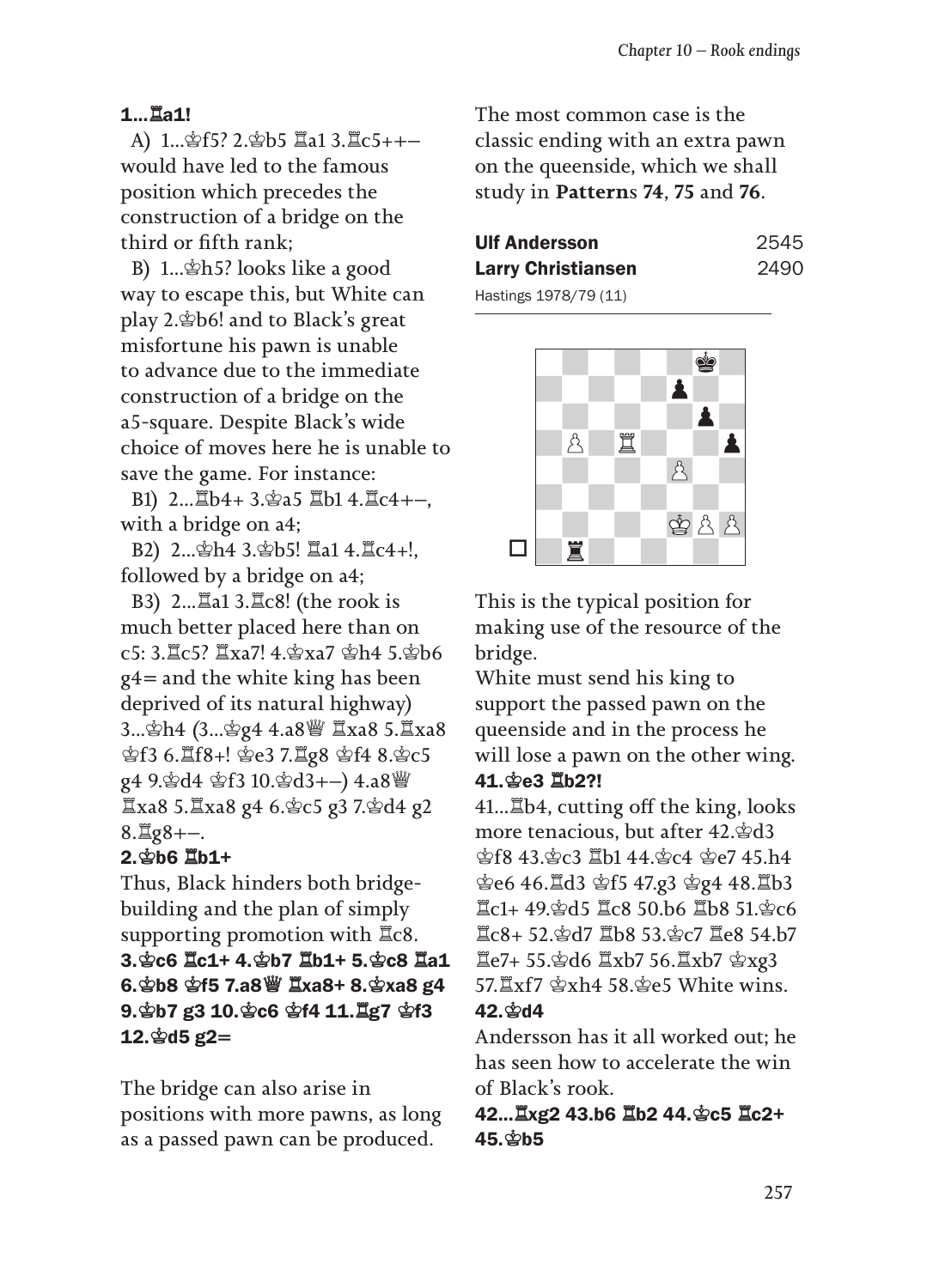45.♔d6 ♖xh2 46.b7 ♖b2 47.♔c6!, with the threat of 48.♖b5, would also have won. 45...♖xh2 46.♖d4 Preparing the bridge.

46...♖e2 If 46...h4 47.b7 国b2+ 48.国b4+-, constructing the bridge once again. 47.b7 ♖e8 48.♖c4 ♔g7 49.♖c8 ♖e1 50.b8♕ ♖b1+ 51.♔c4 1-0

# **PATTERN 67 Stalemate and the crazy rook**

Stalemate is waiting for us at any point in an endgame, especially in games on the Internet. It is almost always the result of a blunder. But in certain positions, stalemate is typical and it is appropriate to be aware of it. In rook endings those circumstances tend to be common. Above all, there are two situations that occur often: one is usually the consequence of a certain impatience in advancing a pawn, and the other (more striking) consists in repeatedly offering to sacrifice the defending side's rook, which is usually called the *crazy rook*. But we must not be overconfident and think that by taking care of those two we shall be free from error.

First, some very short examples of a situation usually caused by impatience.

## Roger Garay Murua Rodolfo Redolfi

Cordoba 1968



Here, 75.f6+, followed by the march of the white king to the b7-square, would win easily, but White thought he saw a common trick

which would help to shorten his task: 75.♖h6? ♖xa7! With the result that it was White who got tricked: 76.♖h7+ ♔f6 77.♖xa7 Stalemate.

| Goran Dizdar    | 2500 |
|-----------------|------|
| Alex Avshalumov | 2420 |
| Baku 1988       |      |

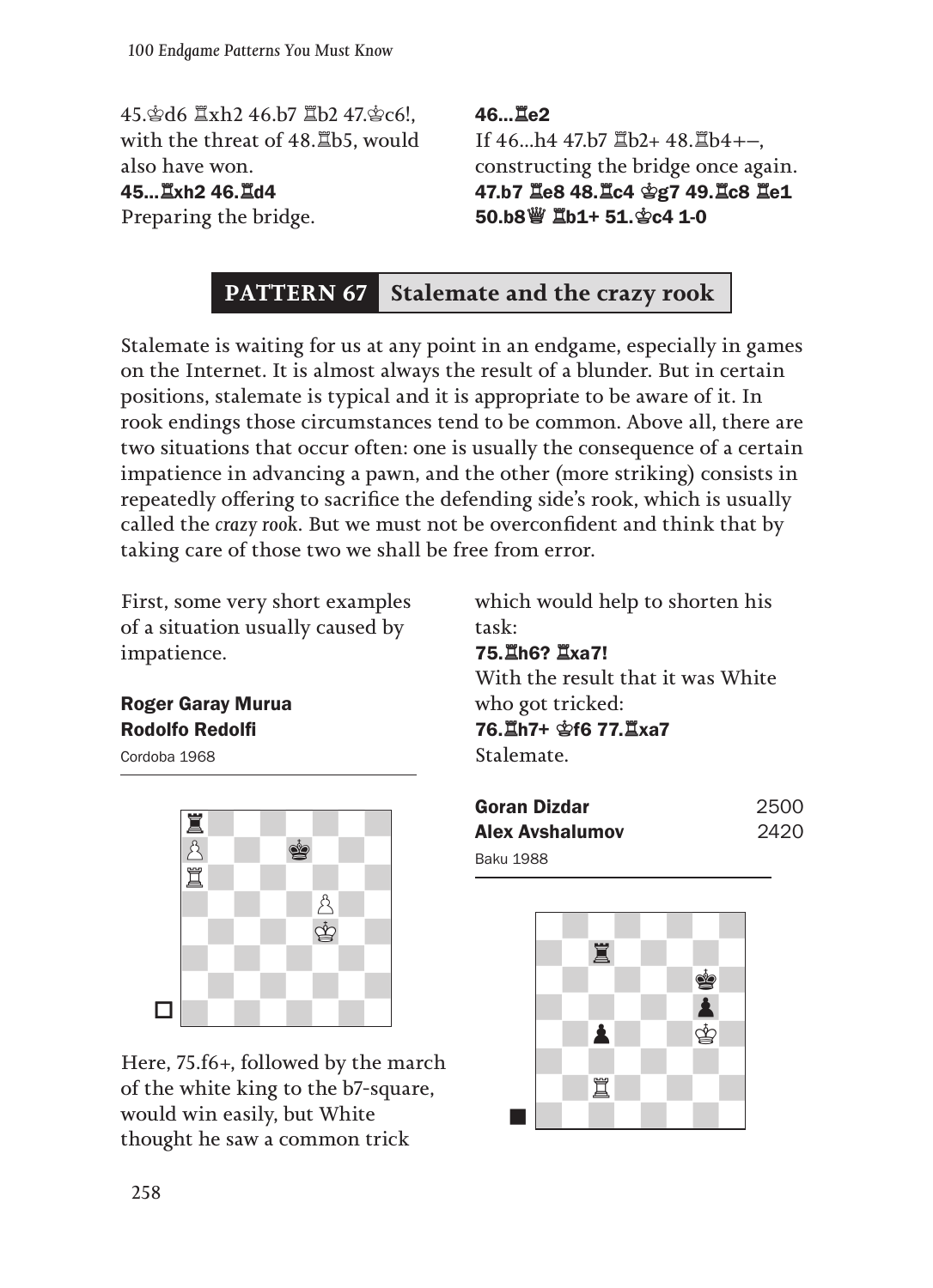Black was in a hurry here as well: 67...c3?

As before, 67...♔f6 68.♖f2+ ♔e5 and the king moves to support the most distant passed pawn. 68.♖xc3 ♖xc3 ½-½

Even the greatest players can sin through impatience.

#### Ossip Bernstein Vasily Smyslov

Groningen 1946 (7)



#### 59...b2??

Among other things, 59...♔e4 would have won, e.g. 60.♖b4+ ♔d5 61.♖xf4  $\Xi$ h1 62. $\Xi$ b4 b2-+.

### 60.♖xb2! ♔g4

Black declines the rook (60...♖h2+ 61.♔f3 ♖xb2 would be stalemate) but the damage is done. 61.♔f1 ½-½

The stalemate theme does not always arise due to an oversight. Sometimes it is a correct and necessary resource. But it could almost always have been prevented earlier.

| Paul Motwani             | 2355 |
|--------------------------|------|
| Julio Granda Zuñiga      | 2475 |
| Thessaloniki ol 1988 (7) |      |



In this position it seems that White will soon lose the b4-pawn and the game, but he has a solution.

### 48. ይከፍ?

Black was in a hurry and had discovered a variation which would win the pawn on b4. Instead, 48...♔c8! would have won uneventfully, but would have taken longer. Now White discovers an opportunity, which he must have calculated at this point in order to be able to make the decision to capture the pawn on b7:

#### 49.♖xb7! b5 50.♖h7 ♖b3

The pawn seems defenceless. 51.♖h6+! ♔c7 52.♖h4! ♖xb4+ 53.♔c5

And Black cannot capture the rook due to stalemate. The position is a draw.

But there can be few examples which are more striking and more characteristic of rook endings then the popular *crazy rook*.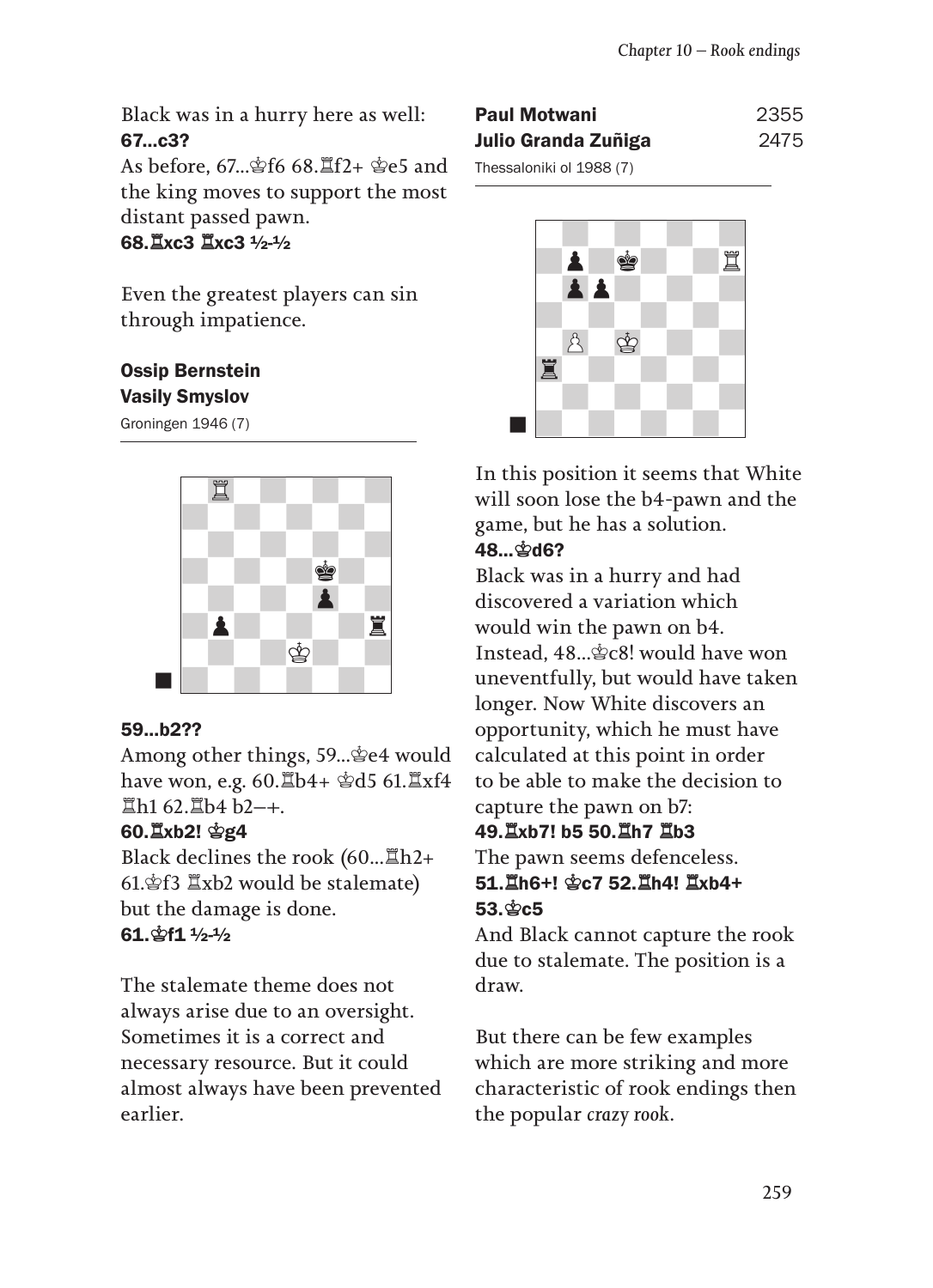| <b>Ron Henley</b> | 2525 |
|-------------------|------|
| <b>Jay Bonin</b>  | 2330 |
| New York 1983 (7) |      |



40...♔h4 41.f6 ♖g1+ 42.♔f3 ♖g3+ 43.♔f4 ♖xb4+



Everything is going well, the checks are coming to an end.

### 44.♔f5?

44.♔e5 would have ended the checks, but it would have taken a few more moves. Once again, impatience.

### 44...♖f3+!!

Black sacrifices the first rook in such a way that its capture is forced.

### 45.♖xf3 ♖b5+ 46.♔e6 ♖e5+!

And now the second one is transformed into a *crazy rook*, one that repeatedly offers itself, pursuing the enemy king wherever it goes, because if it is captured the game ends in stalemate.

47.♔f7 ♖e7+ 48.♔g8 ♖g7+ Incredible nerve. 49.♔h8 ♖g8+ 50.♔h7 ♖g7+ 51.fxg7  $1/2 - 1/2$ 

To prevent the annoyance of being assailed by a *crazy rook*, it is always useful to pay attention to a very clear sign: the enemy king's lack of squares.

# Thezlo Ondok 2175 Ioan Mihut

Hungary tt 1997



The black king has no moves. Careful!

# 54.♔e1?

He should have played 54.♖e4, for example, although there would still have been work to do.

### 54...♖e2+!

The *crazy rook* runs riot. 55.♔f1 ♖f2+ 56.♔g1 ♖f1+! 57.♔h2 ♖h1+ 58.♔g3 ♖xh3+ 59.♔f4 ♖f3+ 60.♔e5 ♖f5+ 61.♔xf5 Draw.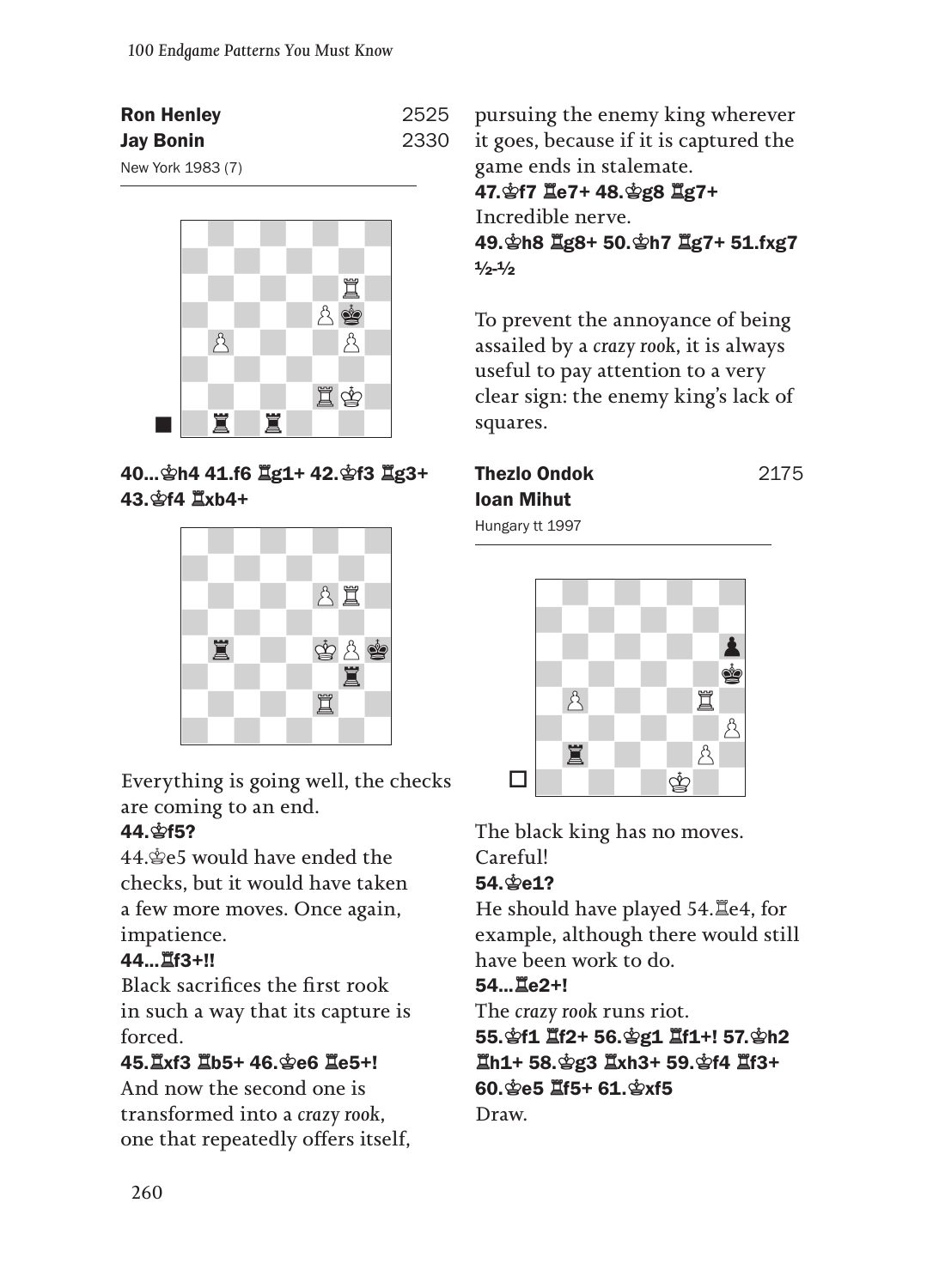# **PATTERN 68 The king supports the passed pawn**

In the next three sections we are going to look at different circumstances relating to the role of the king in rook endings, both in its positive and negative aspects. The common factor is the idea that the king should take up the most active position possible, escape from restricted positions, and take part in the struggle of the passed pawns, either by supporting them or by blocking them.

As we have already mentioned in the introduction to this chapter, with reference to *the status of the passed pawn*, the difference in value of passed pawns can be dramatic. A passed pawn is much stronger when supported by its king and even when opposed by the defender's king it can become decisive if there are other pawns (of either colour) present, making the defence by means of distant checks by the rook more difficult.

We cannot do better than begin with the classic ending on this theme, even though it is very well known.

#### José Raul Capablanca Savielly Tartakower

New York 1924 (6)



I can still recall the impression this endgame made on me when I saw it for the first time. It even looks as though Black is better with his very active rook, which is about to capture a pawn. The manoeuvre of the white king, which succeeds in coordinating with his passed pawn and rook, proves to be more important than the deficit of pawns arising.

#### 35.♔g3! ♖xc3+

The alternative 35...a6!? is also interesting here, with the same plan as a move later. 36.♔h4 ♖f3?!



This is the most natural continuation, but it loses, and in a way that now seems trivial to us. But otherwise White gains two connected passed pawns which seem to win easily:

A) After 36...♖c1?! the rook fails to arrive in time: 37.♔h5 ♖h1+  $38.\$ g $6+-;$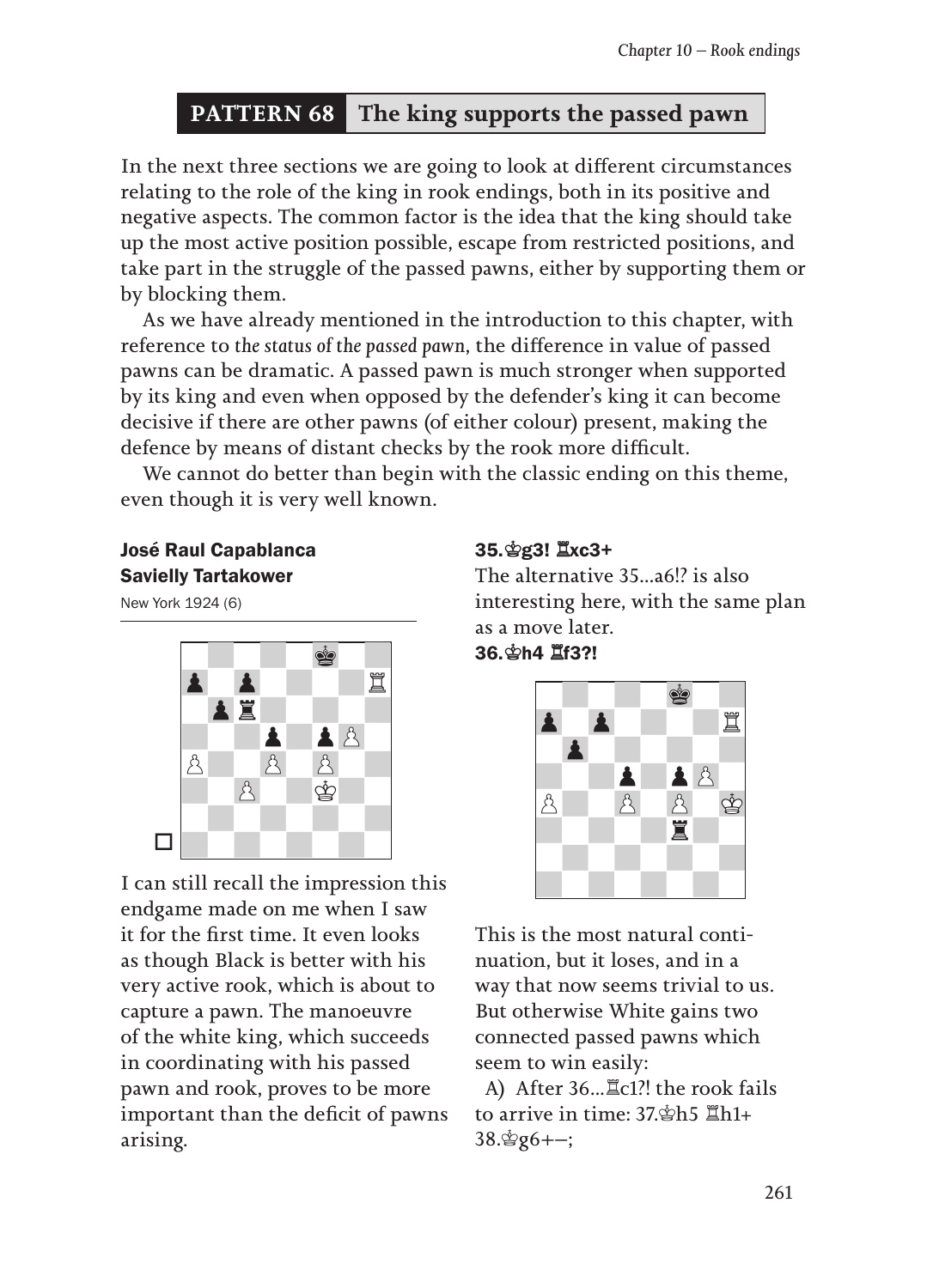B) 36...c5?! logically seeks counterplay, but is also too slow: 37.dxc5 bxc5 38.g6 d4 39.ෂ්g5 d3 40.ෂ් $f$ 6+–; C) 36...a6!? on the other hand, is very interesting. It took many years before this plan was analysed. The idea is typical of modern chess; Black seeks counterplay and so creates a passed pawn on the queenside. But the essential element of this plan for Black is that his rook remains available to give check along Black's third rank, which means that the arrival of the white king on f6 is not as dangerous. Nevertheless, White can win with 37.♔h5! *(*the move played in the game, 37.g6, does not work here since it allows Black's whole idea to be revealed: 37...b5 38.axb5 axb5 39.♔g5 b4 40.♔f6 ♖c6+ and this check disrupts White's winning mechanism) 37...b5 38.♔g6! and now 38...bxa4 (or 38...b4 39.♖h8+ ♔e7  $40.\&\text{x}f5 \& 41.\&\text{b}8+-: \text{or } 38...\&\text{c}6+$ 39.♔xf5 bxa4 40.♖h3 and the two connected pawns should win*)*  39.♖d7 (perhaps a difficult move, since the objective is to deploy the rook behind the a4-pawn, but other moves also win) 39...a3 40.♖xd5 ♖c6+ 41.♔h7!. The white king has completed a brilliant journey and is now ideally situated to support the g-pawn to the end of the board. 37.g6!

White offers another two pawns. In reality, by now this could not be avoided, but the visual impact remains tremendous.

37...♖xf4+ 38.♔g5 ♖e4

The third pawn cannot be captured: 38...♖xd4 39.♔f6!



analysis diagram

and White's idea has been crowned with total success. The king supports the pawn and there is no way for Black to prevent its rapid promotion other than to give up his rook for it: 39...♔e8 40.♖xc7 ♖g4 41.g7 d4 42.♖c8+ ♔d7 43.g8♕ ♖xg8 44.♖xg8 ♔d6 45.♔xf5, and the black pawns are not dangerous. 39.♔f6 ♔g8 40.♖g7+ ♔h8 41.♖xc7 The formidable strength of the rook on the seventh, the king and the passed pawn forces Black into total passivity.

#### 41...♖e8 42.♔xf5

White now wins prosaically as the position no longer requires any finesses. 42.♔f7! was the consistent way to implement the plan of collaboration between the rook, the king and the passed pawn right to the end: 42...♖d8 43.♖c1 ♖d7+ 44.♔f8 ♖d8+ 45.♔e7 ♖b8 46.♔f7 ♖b7+ 47. f6 国b8 48. 国h1+ 宫g8 49. g7+-. 42...♖e4 43.♔f6 ♖f4+ 44.♔e5 ♖g4 45.g7+!

And making use of the circumstance that the pawn ending is winning,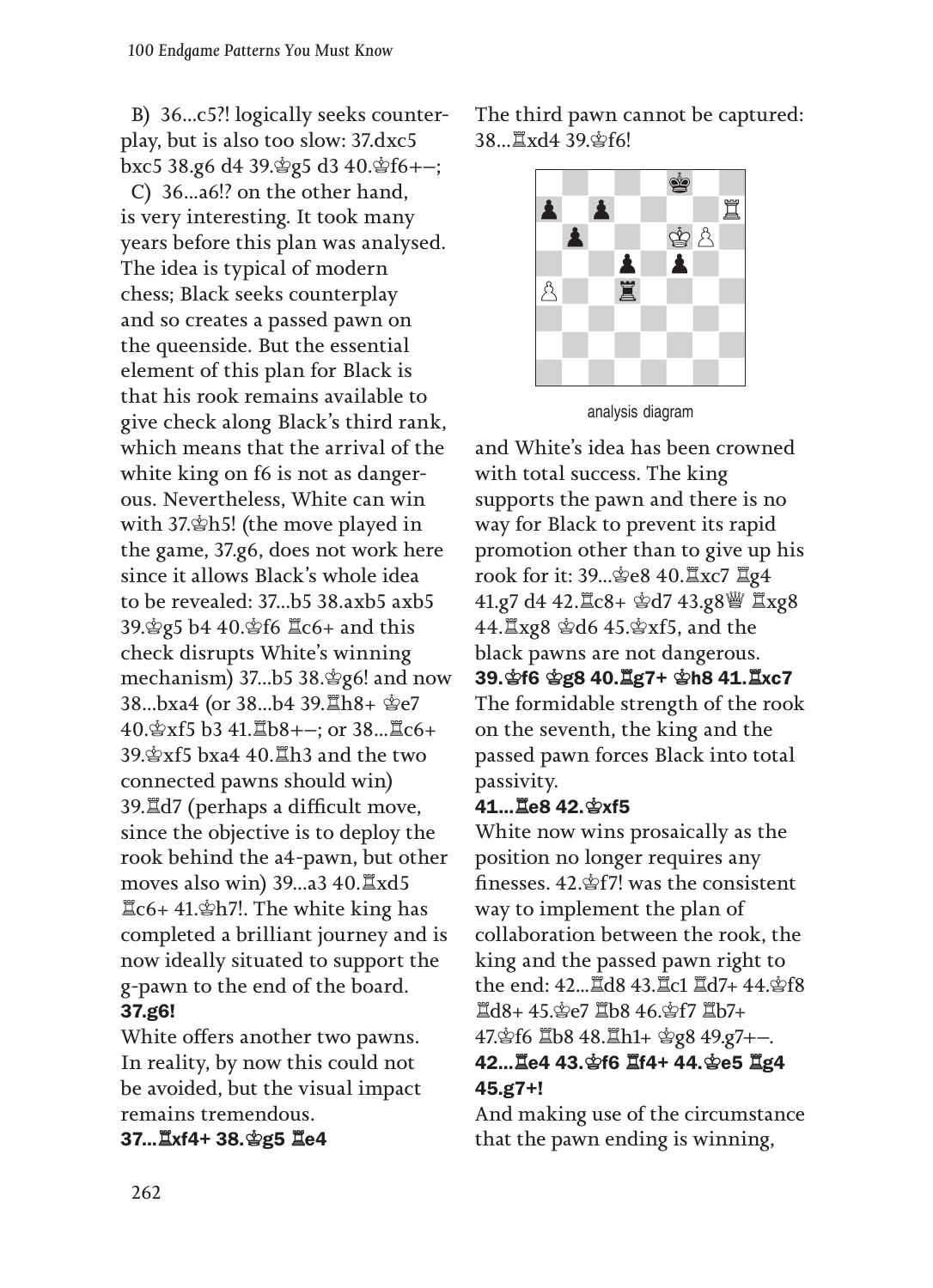White advances his pawn to the seventh and continues to condemn the black king to total passivity. 45...♔g8 46.♖xa7 ♖g1 47.♔xd5 ♖c1 48.♔d6 ♖c2 49.d5 ♖c1 50.♖c7 ♖a1 51.♔c6 ♖xa4 52.d6 1-0

| <b>Marcelino Sion Castro</b> | 2380 |
|------------------------------|------|
| <b>Alexander Beliavsky</b>   | 2650 |
| 1001(E)                      |      |

Leon 1994 (5)



This position arose in a game that I saw live and was commenting on with some other players. Despite having studied the Capablanca-Tartakower position we were unable to find the winning plan for Black. Once again it seems that White has a lot of counterplay and is going to be able to draw, but once again the solution for Black is to sacrifice several pawns in order to support his passed pawn. But which passed pawn? Answer: the one on c3! 43...♔f6!

After this tremendous move, everything is clear. White can restore material equality, even win a pawn, but the black king descends upon the white pawn chain and does all the work: first it creates a

passed pawn and then it supports it all the way to promotion. 43...♖d8?! 44.♖b6 or 43...d5 44.♖d6! d4 45.exd4 exd4 46.♖xd4 cannot win. 44.e4

This is one of several attempts, each with different plans. In this case, White blocks the black king's path. A) 44.♖xd6+ is what we might call the collaborative option. White captures everything he can: 44...♔f5! 45.♖d5 (after 45.♔f2 ♔e4+ 46.♔e2 ♖a8! 47.♖d2 ♖a3 48.♖c2 g5 White is completely passive and losing) 45...♔e4 46.♖xb5 ♔d3! (46...♔xe3 was also winning, but after 47.♖d5! the passed pawn is less dangerous, although Black should still win) 47.♖xe5 (compared with the initial position, Black has lost three pawns, but now his king, finally, creates a passed pawn and supports it to the eight rank)  $47 \ldots \circ xc3 + -$ 



analysis diagram

and now the c-pawn, supported by its king, will very soon cost Black the rook: 48.b5 ♔b3 49.b6 c3 50.b7 c2 51.♖c5 ♖b8 52.♔f2 ♖xb7 53.♔e2  $\&b2$ , followed by 54...c1 $\&b3$ ;

B) The other option is to activate the king: 44.♔f2 ♔g5+! 45.♔e2 ♖f6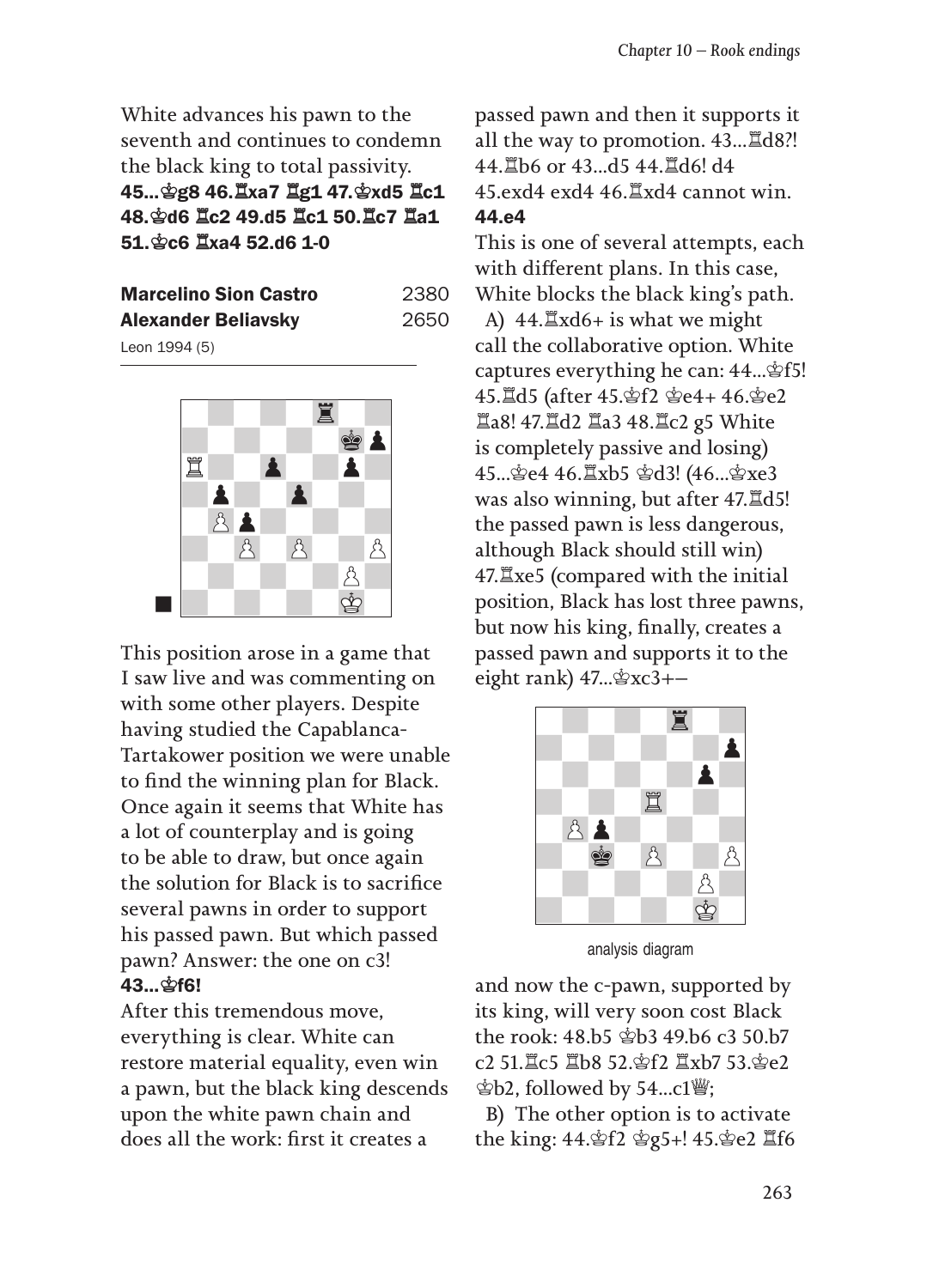46. b6 \$h4 47. kgb5 \$g3-+ and in this case the king descends upon the kingside pawns.

#### 44... \$e6?!

The contrast between this and the previous move is curious. The previous move was strong and imaginative; this one is weak and timid. Probably the difference is that now Black has a guaranteed advantage. Instead, 44...♔g5! would have been consistent with the plan initiated with 43...♔f6 and is a stronger move, e.g. 45.♖a2!? (preventing 45...♔f4; 45.g3 ♖f3!; 45.♖xd6 ♔f4 46.♖d5 ♔xe4 47.♖xb5  $\triangleq$ d3! 48. $\angle$ xe5  $\triangleq$ xc3-+ as in the variation in the previous note) 45... h5! (zugzwang) 46.♖d2 (46.♔h2 ♖f1!) 46...♖a8 47.♔f2 ♖a3. 45.♖a5 ♖f4 46.♖xb5 ♖xe4 47.♔f2 ♖f4+ 48.♔e2 ♖f8 49.♖a5 h5 50.♖a7 ♔d5 51.♖a6?!

51.♖g7 is the most logical move, trying to make the black rook passive, but the solution is 51...♔e4! (not 51...♖f6?! 52.♖c7! g5 53.b5 and the b-pawn will reach the seventh rank*)* 52.♖xg6 d5, followed by ...d5 d4.

#### 51...g5 52.♖a7 ♔e4 53.♖g7 d5 54.♖xg5 d4 55.cxd4 exd4

The two connected passed pawns are irresistible.

56.♖xh5 d3+ 57.♔e1 c3 0-1

As a final touch to this theme, here is a game which was of great importance in a World Championship match and is of exceptional profundity.

| Viswanathan Anand      | 2775 |
|------------------------|------|
| <b>Magnus Carlsen</b>  | 2870 |
| Chennai WCh 2013 (m/6) |      |

.\_.\_.\_.\_ *.\_.\_.\_.\_* \_.\_.\_.\_. *\_.\_.\_.\_.*  $\blacksquare$  $\blacksquare$  $\Delta$  , we set the set of  $\mathcal{L}$  $\Delta$ 

 $\Delta$   $\Delta$ \_.\_.\_.\_. *\_.\_.\_.\_.*

In this game, Anand had played the rook ending very accurately, keeping his rook active and with the better structure in exchange for the two pawns. At this moment all the live commentators, including myself, were prophesying that the game was going to soon finish in a draw. The engines think likewise. But the reality is that the scenario is prepared for a manoeuvre of even greater profundity than the one in the game Capablanca-Tartakower: 48...♖e6!!

I think in a book of practical endings awarding two exclamation marks does not make much sense, but this move is absolutely extraordinary and few (if any) understood it when it was made on the board. Most of us were thinking that it was one of the manifestations of Carlsen's tenacity, with the sole intention of making Anand suffer a little bit longer, but with no real hopes of winning. However, move 58, 10 moves further on, will show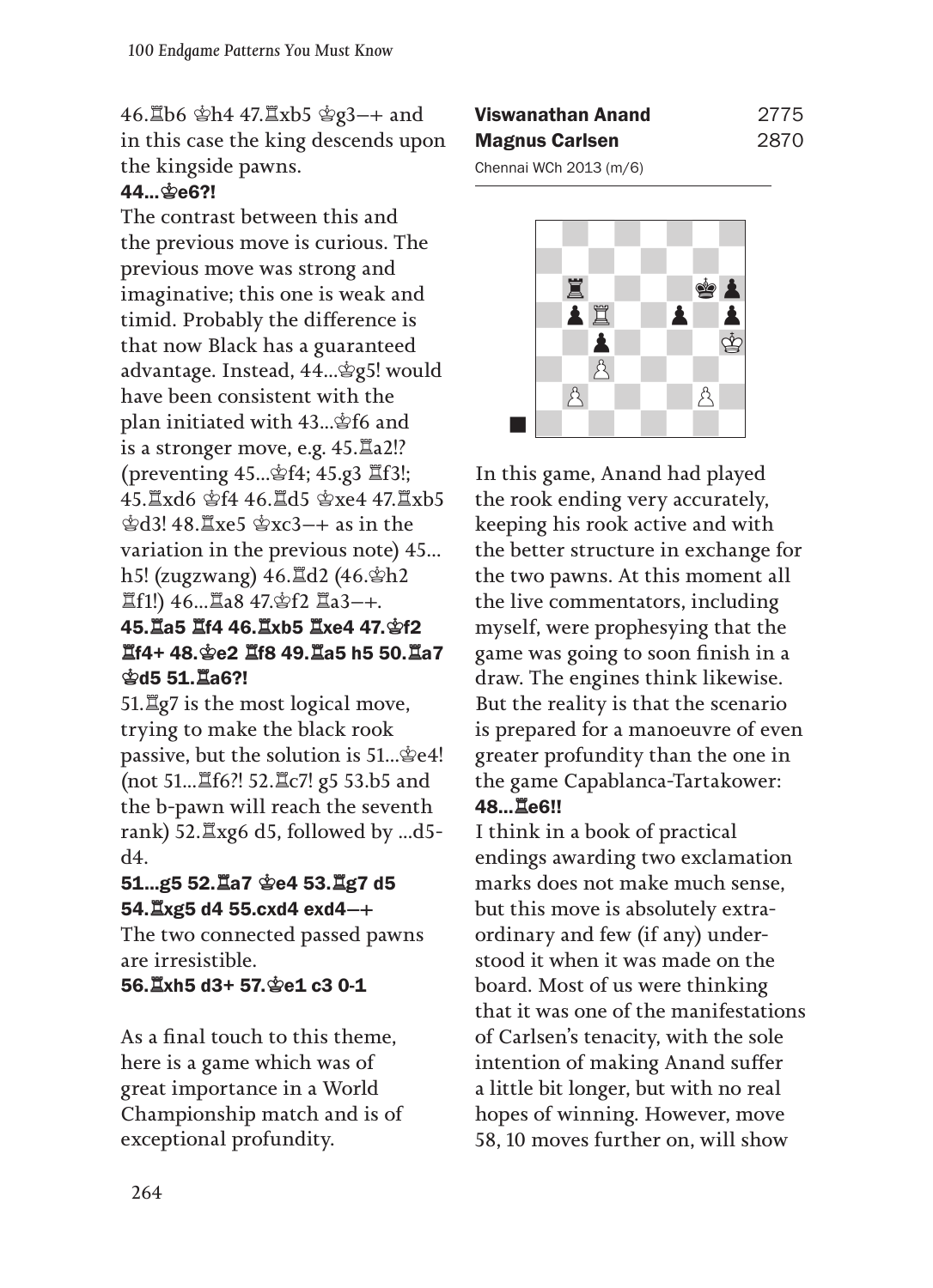us the profundity of Black's idea. Probably Carlsen did not see all the concrete variations, since there are many similar options, but he definitely saw the outlines of the idea: Black will sacrifice *three* pawns! These will include the two which seem most healthy, sacrificed to create a new passed pawn, but one supported by his king. The idea is not sufficient to win against correct play, but it is evident that it creates enough practical problems for a world champion to go astray. 49.♖xb5 ♖e4+ 50.♔h3 ♔g5 51.♖b8?! It cannot be said that this move is a mistake, but if Anand could have imagined what was awaiting him he would perhaps have decided to force simplification with 51.b3! ♖e3+ 52.♔h2 ♖xc3 53.bxc4 ♖xc4, leading to an ending which has occurred many times and should finish in a draw.

### 51...h4 52.♖g8+ ♔h5 53.♖f8 ♖f4 54.♖c8 ♖g4 55.♖f8 ♖g3+ 56.♔h2 ♔g5 57.♖g8+!?

This does not seem necessary, but the alternative leads to similar difficulties, e.g. 57.♖c8 ♖g4 and now White has two options:

A) 58.♔h3 might be the correct move, but it leads to problems similar to the game, e.g. 58...h5 59.♖c7 ♖g3+ 60.♔h2 f4 61.♖xc4 ♔g4 62.♖c8 h3 63.gxh3+ ♔f3! and finally the black king supports the advance of the passed f-pawn: 64.b4 ♖g2+ 65.♔h1 ♖b2 66.♖f8 h4 67.♔g1 ♖b1+ 68.♔h2 ♖b3 69.♖c8 ♔f2, followed by 70...f3;

B) 58.♖g8+?! ♔f4 59.♖e8! ♖g3 60.♖e7 h3! and here too Black creates a protected passed pawn, under better conditions: 61.gxh3 ♔f3, with the idea of ...♖g2 and ...♖b2: 62.h4 ♖g2+ 63.♔h3 f4 64.♖c7 ♖g1 65.♔h2 ♔f2 66.♖xc4 f3 67.♖c6 h5 68.♖c5 ♖g2+ 69.♔h1 ♔e3 70.♖xh5 ♖g8 and White will have to give up his rook for the passed pawn very soon.

#### 57...♔f4 58.♖c8 ♔e3! 59.♖xc4 f4



Black is close to crowning his strategy. He will play ...h4-h3 and the f-pawn will be converted into a passed pawn, supported by Black's king and with the enemy king cut off. Now, for the first time in a long time, the defence has to find an only move. Anand begins to panic, and a long and fairly correct defence ends in a debacle.

#### 60.♖a4?

60.b4! was the move that led to a draw. The idea is logical, to create counterplay with the pawn as quickly as possible, and the variations are not too complicated, but for a human player it is a brutal psychological shock to be suddenly confronted with the necessity to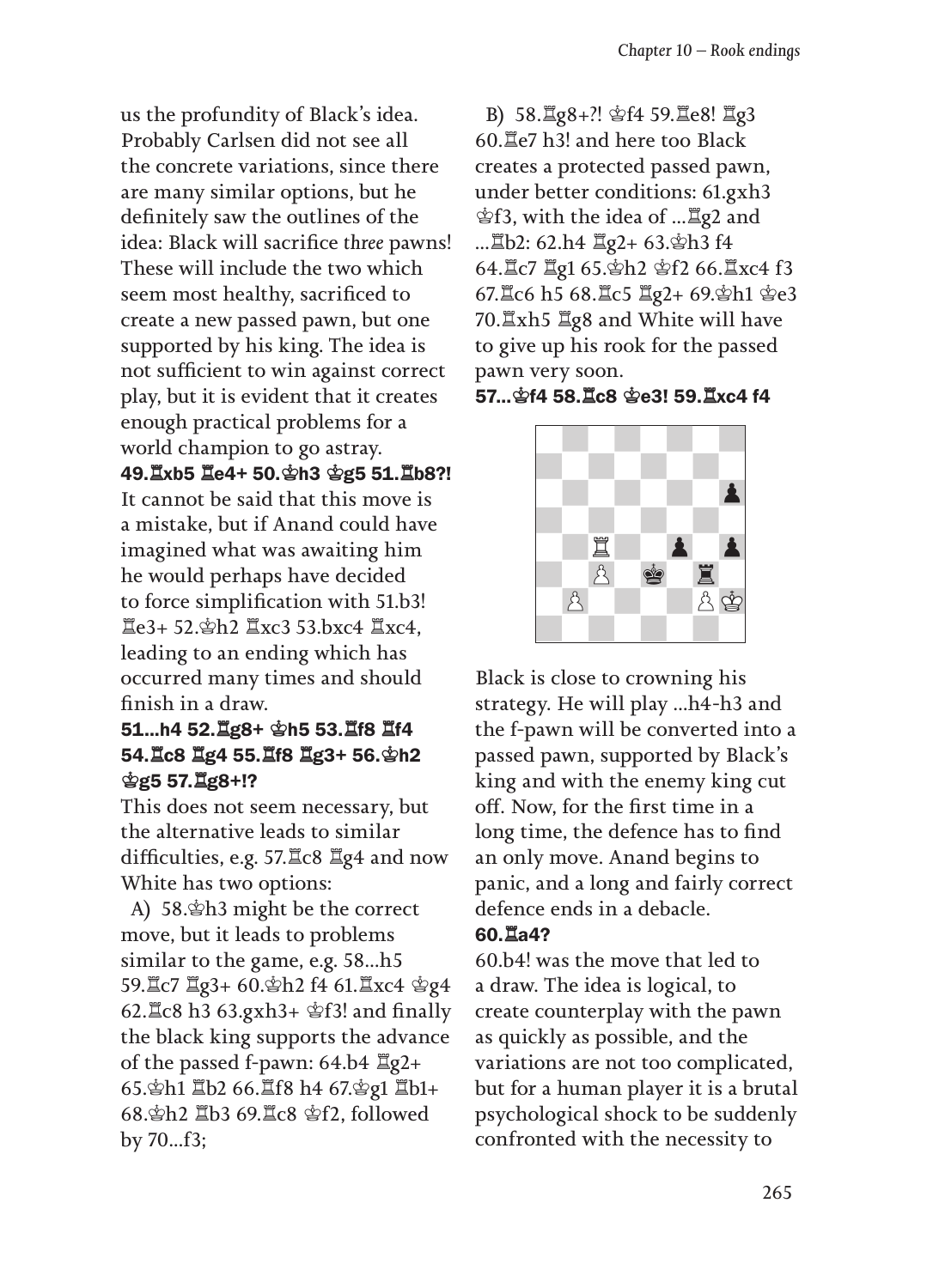calculate accurately and make a draw by a single tempo, when just a few moves ago the position looked dead. 60...h3 61.gxh3 ♖g6 62.♖c7 f3 63.♖e7+ ♔d2 64.♖f7 ♔e2 65.♖e7+ ♔f1 (65...♔f2 66.b5 ♖g2+ 67.♔h1 ♖g1+ 68.♔h2 ♖e1 69.♖xe1 ♔xe1 70.b6 and the pawn queens just in time) 66.b5! ♖g2+ (66...f2 67.c4) 67.♔h1 ♖e2 68.♖f7 f2 69.b6 ♔e1 70.b7!, arriving in time. With the move in the game, White wants to prepare a defence based on checks from the side (the famous long-side defensive method), but his own two pawns block this attempt. It is curious to verify that if either of these two pawns were removed the position would be a draw.

## 60...h3! 61.gxh3

This position *(above right)* should be compared with the one at the start of this example. Black has lost three pawns and now wins.



## 61...♖g6 62.c4

There are too many white pawns in the way. 62.♖a8 is a logical defence, to start checking from behind, but it is too slow: 62...f3 63.♖e8+ ♔f2 64.b4 ♖g2+ 65.♔h1 ♖g1+ 66.♔h2 ♖e1 67.♖f8 ♔e2 68.♖e8+ ♔f1, followed by ...f3-f2 and then ...♔e2. 62...f3 63.♖a3+ Or 63.b4 f2 64.♖a3+ ♔f4 65.♖a1 ♖e6, followed by ...♖e1. 63...♔e2 64.b4 f2 65.♖a2+ ♔f3 66.♖a3+ ♔f4 67.♖a8 If  $67.\overline{\mathbb{Z}}$ a1  $\overline{\mathbb{Z}}$ e6, followed by ... $\overline{\mathbb{Z}}$ e1. 67...♖g1 0-1 The pawn will cost White his rook.

**PATTERN 69 The dominant king**



We have already seen this concept in other endings, but as usually happens it takes on characteristics of its own in a rook ending. In this case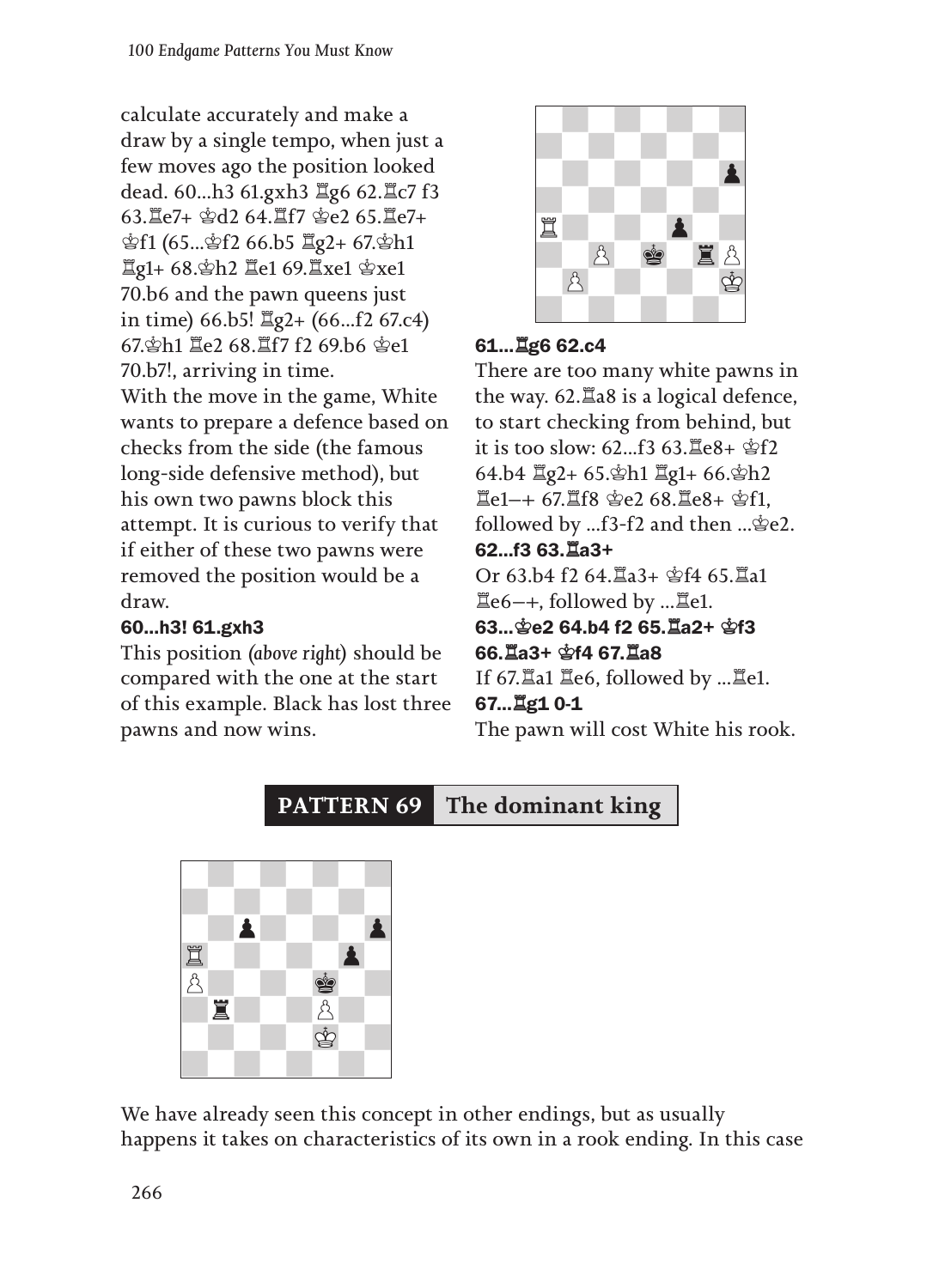it is a question of a king fighting to gain a little more space and restrict the opposing monarch, with the support of a few pawns, but above all assisted by the rook's ability to place the enemy king in check and to worsen its position.

We begin with an example in which the topic is presented in its positive and negative aspects with respect to the two kings.

#### David Lariño Nieto 2325 Juan Mellado Triviño 2426





White's position seems under pressure but not critical, yet with just one careless move it becomes so: 37.♖b4?

Instead of attacking the d4-pawn, the correct move was to sacrifice the pawn on d3 with 37.♔f3!, after which White's king gains the dominant position: 37...♔g5!? *(*the capture of the pawn makes things easier for White: 37...♖xd3+ 38.♔f4 ♔g6 39.♖b5 ♖d2 40.f3 ♖xa2 41.♖xf5*,* and the draw is simple*)*  38.♖b3! (passivity with 38.♖d2 can end badly, although in this case it would be hard to demonstrate anything more than a slight advantage for Black*)* 38...♖xa2 *(*after 38...♖xb3 39.axb3 a5 the pawn ending is a draw) 39. **Landing** is a draw) 39. **Landing** 

d4-pawn falls and there is no advantage.

## 37...♔g4!

Black does understand the importance of advancing the king, although strangely enough he also sacrifices a pawn with check.

### 38.♖xd4+ f4

Now it is impossible to prevent the black king from reaching either f3 or g3.

# 39.♖d7?!

Still not losing, but it was much better to play either:

A) 39.♖c4!, keeping the rook ready to attack the a7-pawn from the front if Black captures the f2-pawn, e.g.

39... ロxa2+ 40. 空d1 耳xf2 41. ロa4!=: or

B) 39.♔d2!, which also draws, e.g. 39...♔f3 40.♖c4 ♖xa2+ 41.♔c3;

C)  $39.13+?$   $\&g3-+$  is even worse.

# 39...♖xa2+ 40.♔e1?

Finally the losing move. Engine assistance confirms that the variation 40.♔d1! ♔f3 41.d4 ♔xf2 42.d5 leads to a draw, but it is clear that White has a very delicate position. 40...a5?!

It is curious that Black does not pursue the idea consistently by advancing his king to f3, although both moves win.

With 40...♔f3! the black king exerts maximum domination: